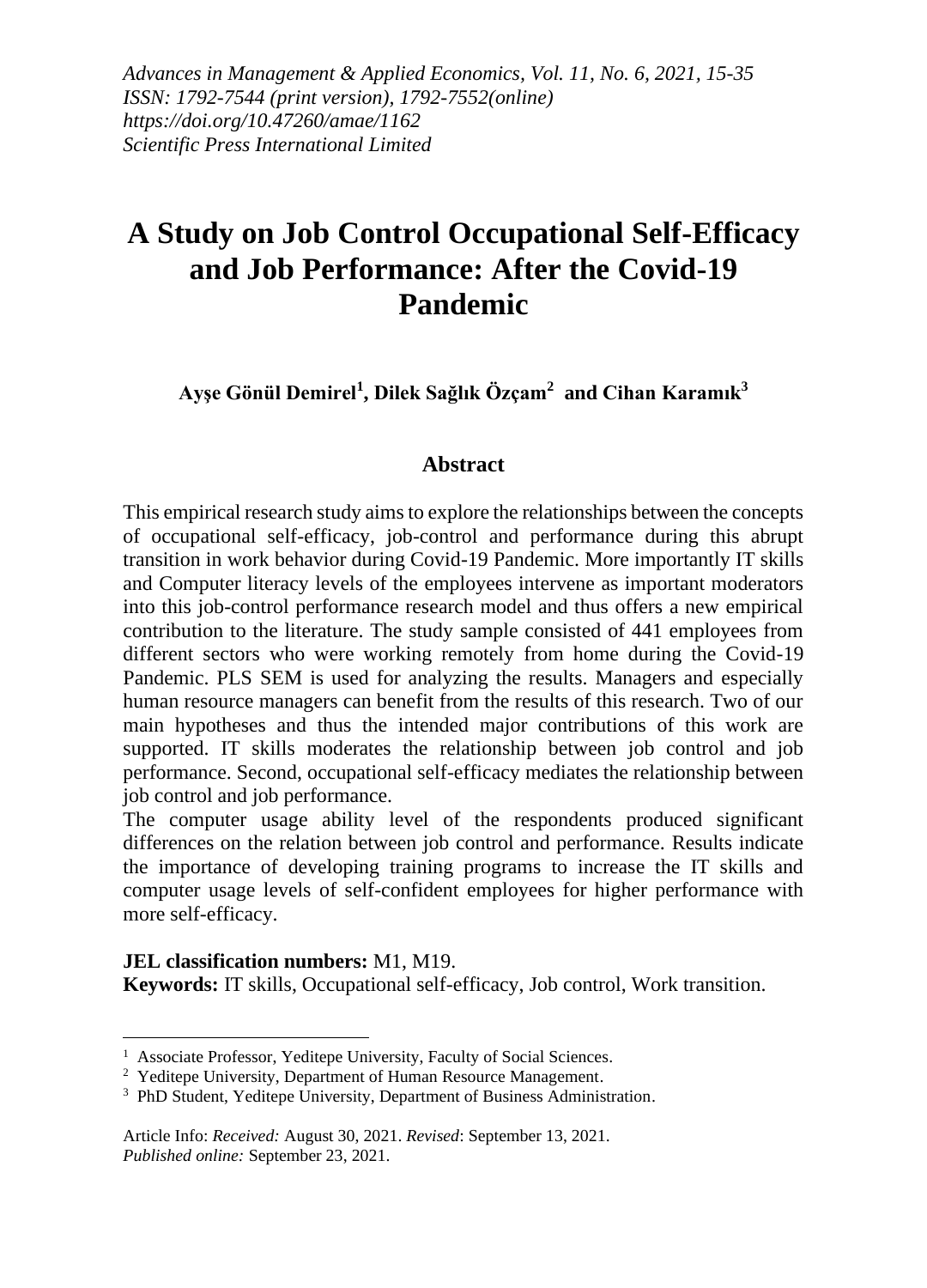## **1. Introduction**

In this study we propose and empirically test the assumption that during this new work environment transition period Higher level of IT related skills and computer usage skills are needed for highly performing organizations. This sudden shift to too much dependency on technology for the smooth running of the wok functions influences employees' perceptions of their job control and self-efficacy. With this driver propositions in mind we tried to explore the answers to the following research questions:

- 1) What are the perceptions of the employees about their control over the variety of tasks they perform during this transition period to online home offices and working conditions?
- 2) Is there a positive influence of job control on occupational self-efficacy?
- 3) Does occupational self-efficacy mediate the influence of work control on company performance?
- 4) Do IT skills and computer literacy levels moderate the relationship between job control and job performance?

Understanding the dynamic relationships between those concepts can have several implications for managers at all levels and human resource managers in particular. In the following paragraphs we tried to discuss how we ended up in the proposed conceptual research model.

## **2. Theoretical Framework**

### **2.1 Job Control**

The concept of job autonomy, when used in the same context as job control, is related to the extent to which the employee has freedom, independence, and discretion when determining the planning and processes required for the execution of a particular job. Job autonomy, one of the key job design characteristics developed by Hackman & Oldham (1975), results in high job efficiency and high internal job motivation.

Job control was examined in this study to understand whether it directly affects job performance but also to understand how this effect is achieved through the perception of occupational self-efficacy.

After looking at the initial studies, it was found that self-efficacy is mostly associated with physical and mental health but is also associated with emphasis on mastery, self-confidence, and perception of success in Western societies (Gecas, 1989). However, in later studies, this topic was recognized as an organizational resource and became the subject of many studies in an organizational context (Berings et al., 2007); (Judge & Bono, 2001).

### **2.2 Self-efficacy**

In previous studies, self-efficacy was evaluated in different ways. Originally, Bandura (1977) defines self-efficacy as a task-specific characteristic. Forester,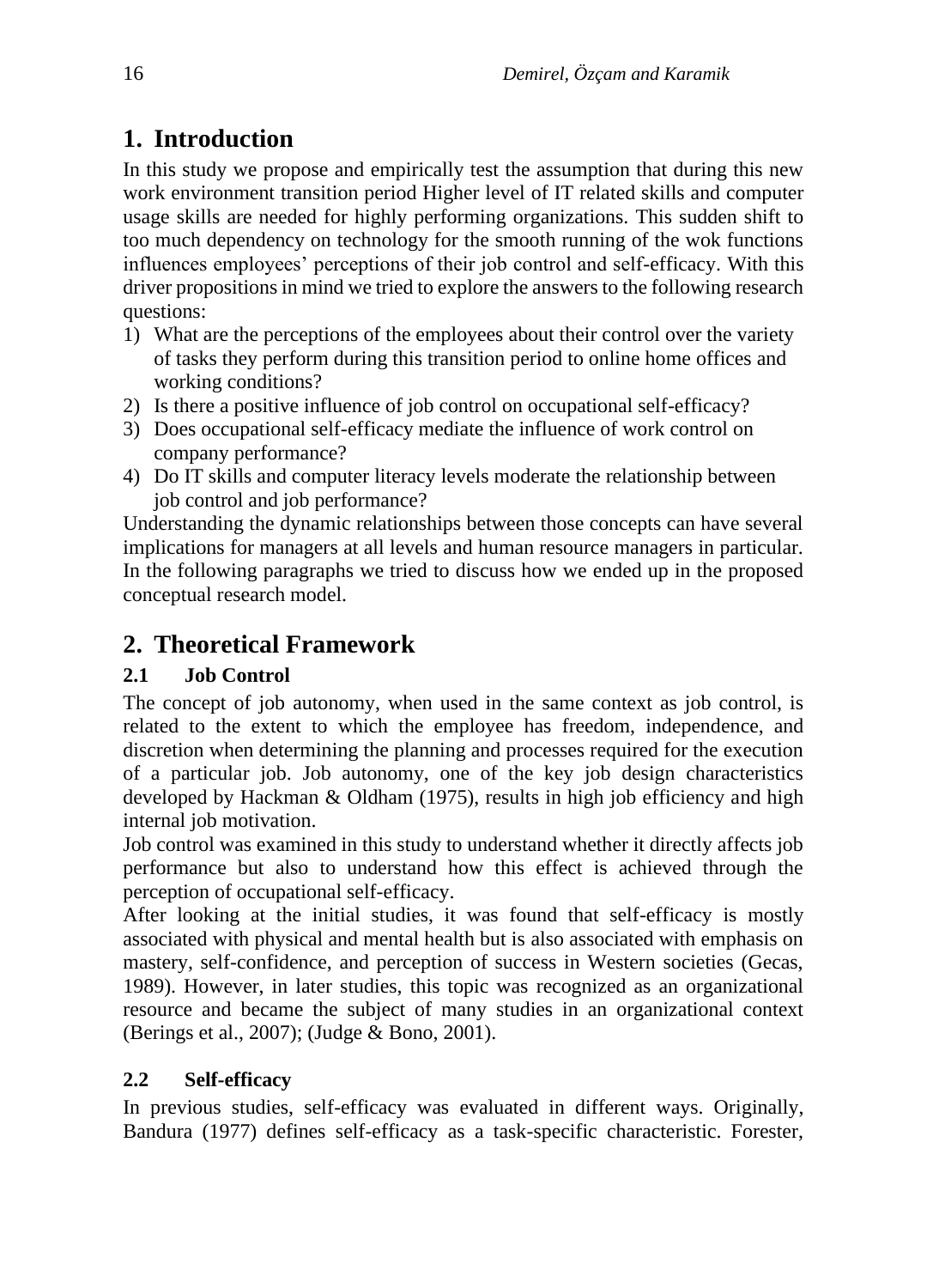Kahn & Hesson-McInnis (2004) conceptualize self-efficacy as domain specific, and in some other studies, self-efficacy is assessed in a general concept (Sherer et al., 1982); (Chen, Gully & Eden, 2001).

When evaluating the relationship between self-efficacy specificity and results, the specificity of the results should also be considered (Gist & Mitchell, 1992).

Thus, if one wants to evaluate performance for a specific task, the level of self-efficacy for which one is looking should also be specific to the task. Similarly, if one is going to undertake a performance assessment of an occupation, the specificity of self-efficacy should be domain-based rather than task-specific.

In our study, the subject of self-efficacy in the context of occupational domain rather than task specific definition was used. In this way, a wider audience working in different professions may fall within the scope of this study. This approach is important because the tasks performed usually differ from those in the same profession who work in different companies or those who have different levels of hierarchy within the same company. Differences between employees' perception of these tasks may also be expressed (Hackman, 1970).

Occupational self-efficacy expresses the belief that a person can carry out the necessary behaviors related to the job that he/she does (Rigotti, Schyns & Mohr, 2008). According to Schyns & von Collani (2002), occupational self-efficacy is associated with personality traits and therefore is less stable than general self-efficacy. Therefore, self-efficacy may be more easily affected by relevant experience. In addition, self-efficacy is wide enough to allow easy comparison between different jobs and professions (Schyns & von Collani, 2002). In the study conducted by Schyns & von Collani (2002), a positive correlation was found between occupational self-efficacy and organizational commitment in addition to job satisfaction. In addition, a study by Rigotti, Schyns & Mohr (2008) found a positive correlation between occupational self-efficacy and job performance. These studies show that the concept of occupational self-efficacy could be useful in the field of organizational research and practices.

In summary, occupational self-efficacy is examined in this study to determine how job control contributes to the formation of the perception of efficacy and to show how this perception reflects job performance.

### **2.3 Job performance**

Many researchers define job performance as a multi-dimensional construct (Borman and Motowidlo, 1993); (Campbell, Gasser & Oswald, 1996).

Task performance and contextual performance are two prominent dimensions related to job performance (Borman & Motowidlo, 1993); (Motowidlo & Schmit, 1999); (Motowidlo & Van Scotter, 1994).

Behaviours contributing to transformation and maintenance activities, such as production, sales, purchasing, people management, and/or service delivery are related to task performance (Motowidlo & Schmit, 1999). On the other hand, behaviours that contribute to the culture and climate of the organization express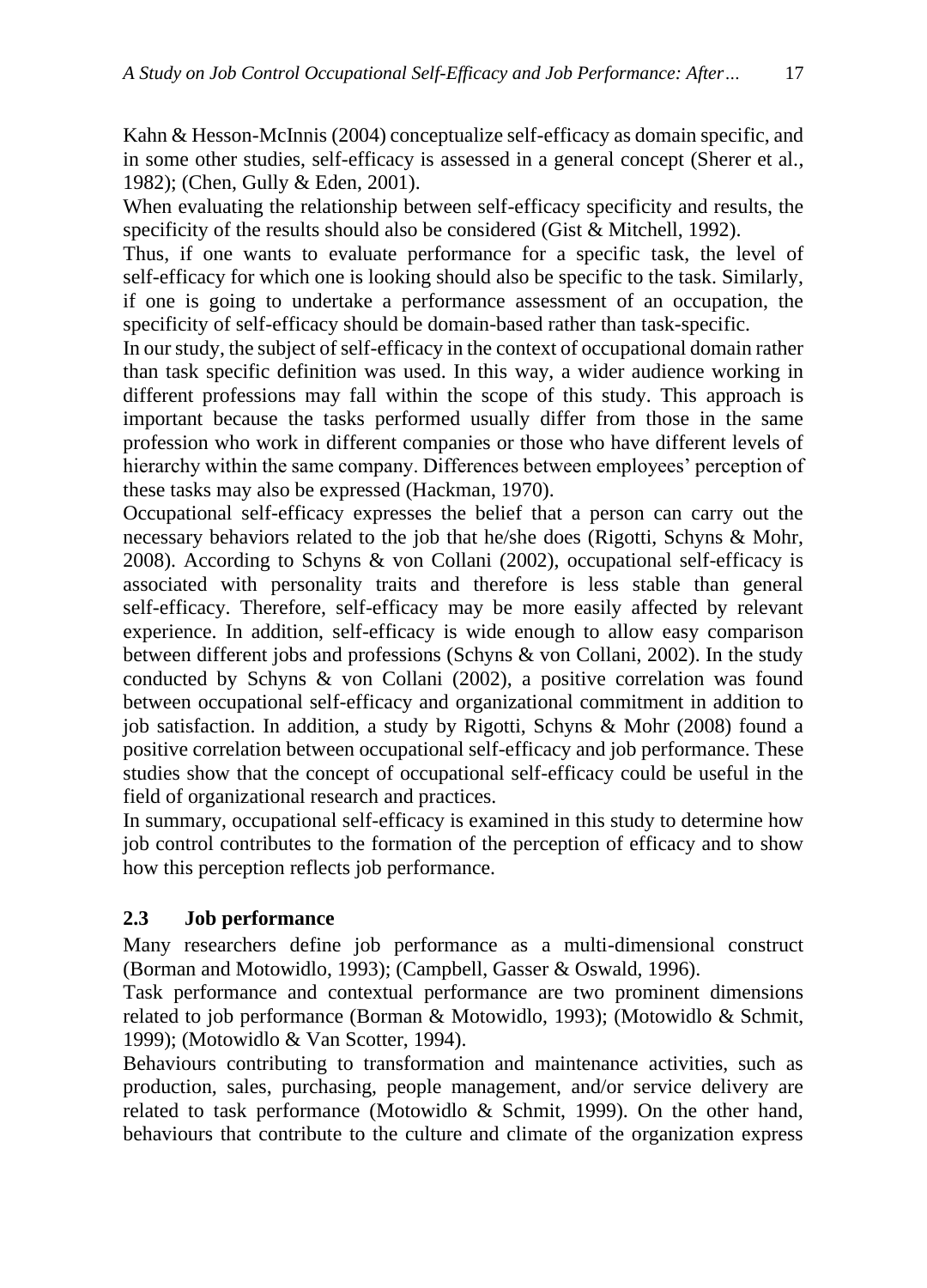contextual performance (Beffort & Hattrup, 2003).

Examples of contextual performance are willingness to work hard, being passionate and enthusiastic about the work, collaborating and helping team members, following corporate rules, and protecting the interests of the organisation (Motowidlo & Schmit, 1999). Contextual performance is of great importance to organisations because an organisation's performance depends on it.

The focus dimension of job performance differs from organisation to organisation. This focus depends on the organisation's goals and mission in addition to the behaviours that are perceived as the most valuable in the organization (Motowidlo & Schmit, 1999); (Murphy & Shiarella, 1997). One study describes that human resources practices take shape in an organisation depending on the relative importance given to task versus contextual performance (Murphy and Shiarella, 1997). Practitioners in organisations and researchers realize that there is a risk of overlooking other potentially important dimensions of overall performance, with only focus on the job dimension.

Milkovich and Boudreau states that "organisations are replacing the notion of jobs' with considering what 'roles' or 'competencies' will be required for the 21st century' (1997, p. 87). This approach has led organisations to focus on people again and enabled them to start developing assessment systems that focus on the skills that people need to have (Lawler, 1994).

Job and non-job performance concepts are recognized by many researchers and were developed as a multidimensional model but needed an integrating theoretical framework to have a view of overall job performance (Borman & Motowidlo, 1993, 1997); (Motowidlo & Van Scotter, 1994). Due to the lack of a theoretical framework, organisations and researchers use the customised performance criterion, which prevents comparison between jobs and organisations. For this reason, some research hers think that this is a narrow view of overall job performance (Welbourne, Johnson & Erez, 1998).

In sum, in order to have an overall view, job performance was examined at two levels in this study:

- 1) Task performance.
- 2) Contextual performance.

In this way, how job performance is affected by job control and occupational self-efficacy was determined.

#### **2.4 Importance of IT Skills**

The Coronavirus-2019 (Covid-19) epidemic sentenced the world to quarantine and imprisonment within a few months of its start. The business world was first among those who were/are most affected by this situation. For the first time, the concept of remote working has become such a wide-ranging debate because economies have to survive while the health risks posed by the viral outbreak have continued. In this context, remote working is a research subject that needs to be studied from different aspects. In fact, some research studies in the literature interestingly pointed to this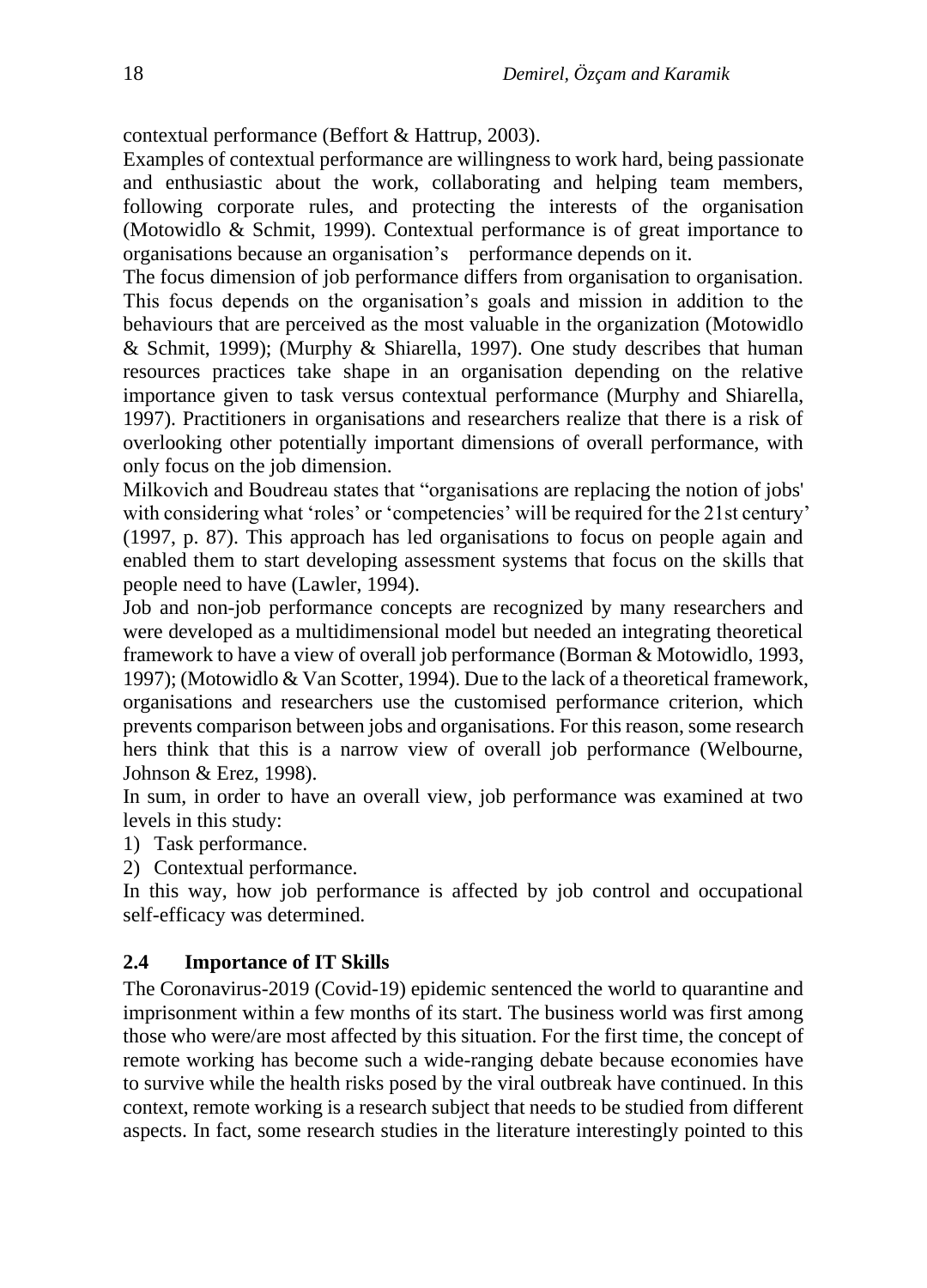issue years ago.

'The economic and social significance of virtual organization in the future is likely to be comparable to that of the factory in an earlier period. This new approach to organization is likely to become a dominant paradigm because it offers unique advantages in the efficiency, cost, and effectiveness of goal-oriented activity, and equally important, because the requisites for its exploitation are in place…' (Mowshowitz, 1994, p. 269).

Advances in information technologies have revealed that employees do not need to be physically held together to ensure coordination and control (Lucas & Baroudi, 1994). Many researchers argue that information technology (IT) plays an important role in new forms of organisations (Lucas & Baroudi, 1994). The necessity of employees to have IT skills emerges as an increasingly valuable point-of-view. Hinchcliffe (2011) defines IT skills as the design, development, support, and use of technologies, including computer systems, software, and networks, for processing and sharing data. According to Shapiro (1996), IT skills can be considered a liberal art concerning computer use, searching for and finding necessary information, understanding their technical infrastructure, and understanding their social and cultural effects.

Accordingly, Figure 1 gives an overall picture of the conceptual model of this research.



**Figure 1: Proposed Conceptual Model**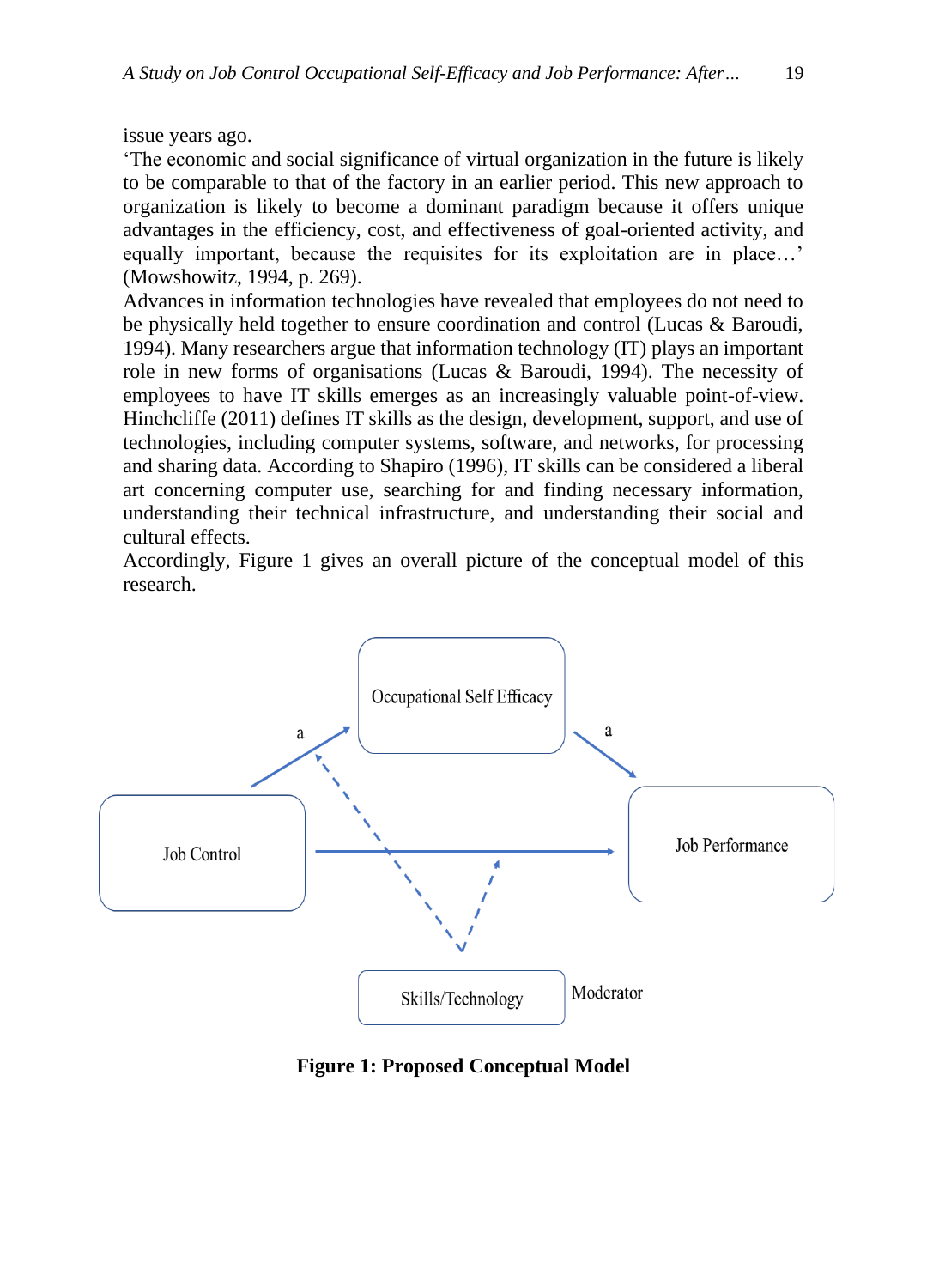#### **2.5 Developing the Main Hypotheses**

#### *Job Control: Occupational Self-Efficacy*

The self-efficacy of a person takes shape and develops throughout his learning process (Bandura, 1986). According to Bandura (1986), four main sources of information play a role in the development of self-efficacy:

- 1) Inactive mastery.
- 2) Vicarious experience.
- 3) Verbal persuasion.
- 4) Physiological arousal.

Inactive mastery is the most important one. If we consider the subject in the context of work, when a person can make decisions, perform challenging tasks, and use his/her competencies, he/she experiences enactive mastery. When enactive mastery is evaluated within the framework of the concept of occupational socialization (Frese, 1982), it mentions some working conditions that lead to the development of self-efficacy. One of the most important working conditions is job control. Control implies that one can make important decisions during performing the task.

If every step is described at work, that is, control is low, and performing the task does not give us much information about the person's personal effectiveness. In this case, the experience of mastering the work does not develop, and ultimately no opportunity to develop self-efficacy exists. In fact, this finding indicates that job control has an impact on self-efficacy.

#### *Occupational Self Efficacy: Job Performance*

Various studies have shown that self-efficacy is a critical issue, especially in organisational performance (Staijkovic & Luthans, 1998), persistence in a task (Multon, Brown & Lent, 1991), and new and challenging tasks (Sexton & Tuckman, 1991). An analysis by Judge and Bono (2001) reveals the existence of a positive relationship between job performance and self-efficacy,  $(r = .23)$ . A meta-analysis (Sadri & Robertson, 1993) revealed that there is a positive relationship between self-efficacy and the choice of both performance and behavioural change in the context of organisational behaviour. Empirical research in the past shows that a strong and consistent relationship between self-efficacy and some behavioural results forms. For example, in some studies, the relationship between self-efficacy and job search success has been revealed (Kanfer & Hulin, 1985; Rife & Kilty, 1990). In some others, it has been shown that participation behaviour is improved (Frayne & Latham, 1987; Latham & Frayne, 1989). It was also revealed (Barling & Beattie, 1983); (Lee & Gillen, 1989); (Mathieu, Martineau &Tannenbaum, 1993) that academic success increased (Multon et al., 1991); (Relich, Debus & Walker, 1986).

The positive effects of self-efficacy are well-documented and strong empirical support for the effects of self-efficacy on job performance can be found.

According to the self-efficacy theory, self-efficacy increases job performance by increasing the difficulty level of the self-determined goals, increasing the effort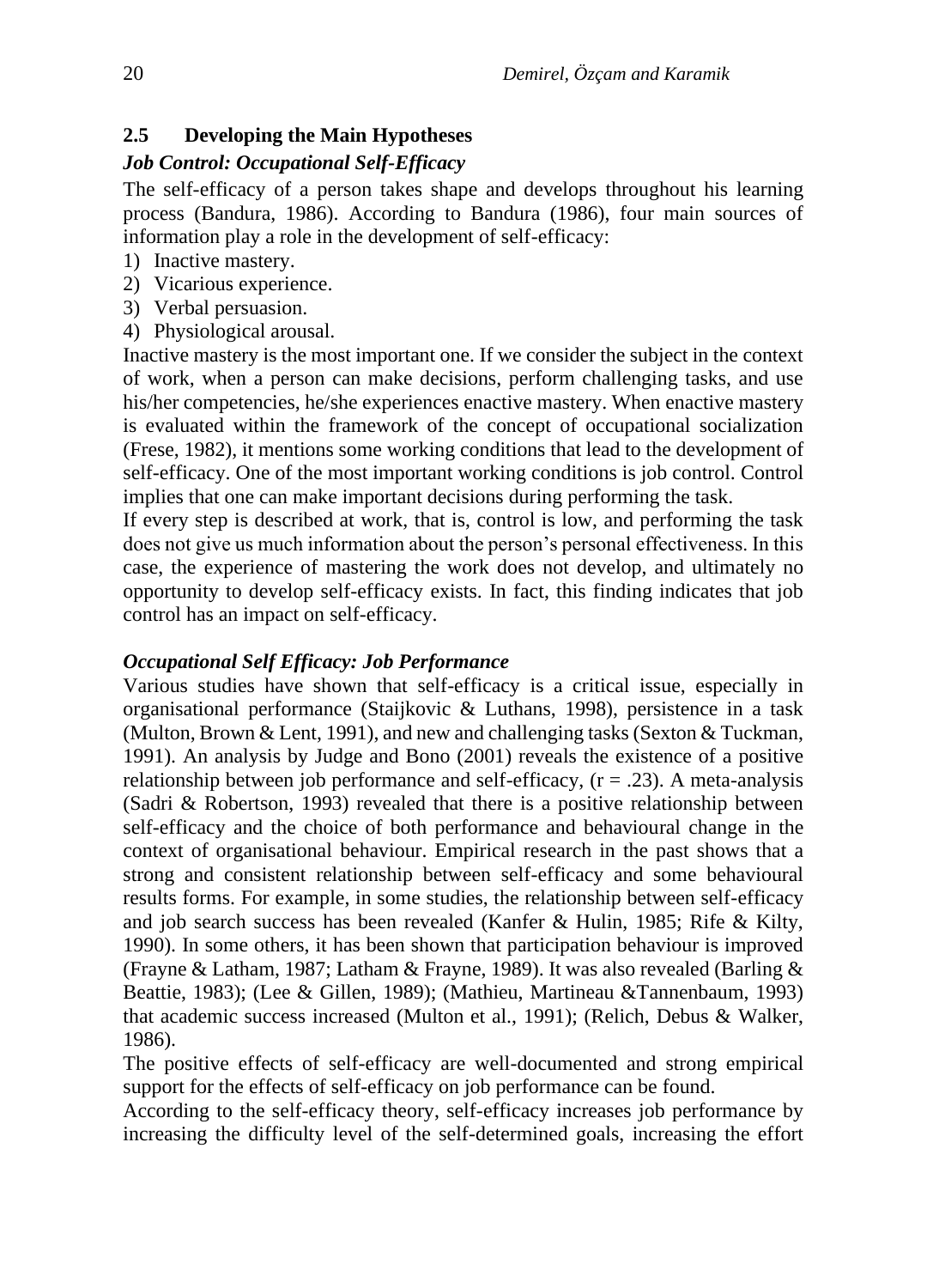spent on a given task, and developing the ability to address difficulties (Bandura, 1977); (Bandura & Locke, 2003). Supporting this view, most studies have found positive relationships between self-efficacy and performance. Studies have shown that self-efficacy increases performance by 28%; this rate is higher than the rate associated with setting goals, giving feedback, or behaviour changes (Stajkovic & Luthans, 1998).

Consequently, in our proposed research model we assume that occupational self-efficacy has a direct and positive effect on job performance.

#### *Job Control: Job Performance*

When examining at past studies investigating the relationship between job control and job performance, we first encounter the study of Hackman & Oldham (1975, 1980). Later, many studies were conducted based on the theoretical connection revealed in this research. However, researchers obtained different findings. Some studies have found that the effect of job control on job performance is weak and inconsistent (see Fried & Ferris, 1987); (Morgeson & Campion, 2003). According to some other studies, those working in environments without job autonomy focus more on doing defined jobs as described (see Gellatly  $\&$  Irving, 2001); (George  $\&$ Jones, 1997); (Morrison, 1994).

However, other research reveals that job autonomy has a significant impact on job performance (see Dodd & Ganster, 1996); (Eisenberger, Rhoades & Cameron, 1999); (Tyagi, 1985). For example, Tyagi (1985) conducted research on salespeople and argued that a significant relationship between job autonomy and job performance exists. Eisenberger et al. (1999) also found a positive relationship between the right of self-determination perceived by employees and job performance. When autonomy increases, employees will have more flexibility to decide how to fulfil their tasks and thus, will provide better job performance (Barrick & Mount, 1993); (Fried et al 1999); (Troyer et al., 2000).

Gellatly & Irving (2001) found in their research that perceived autonomy had a positive effect on contextual performance. Claessens et al. (2004) found a positive relationship between perceived autonomy and job performance and job satisfaction and a negative relationship with workload. Employees with job autonomy find themselves more skilled and sufficient in performing their duties, which increases their job performance (Langfred  $&$  Moye, 2004). Therefore, in this study we assumed that the job control has a direct, positive effect on job performance.

#### *Job Control: Occupational Self Efficacy: Job Performance*

Several empirical studies examined the mediating effects of self-efficacy in different domains. For example, in the study of Speier & Frese (1997), it was found that the relationship between control and complexity and concurrent initiative is partly mediated by self-efficacy.

In addition, Prussia, Anderson & Manz (1998) found that self-efficacy fully mediates the relationship between self-leadership and performance.

Finally, Saragih's (2011) results shows that self-efficacy partially mediates the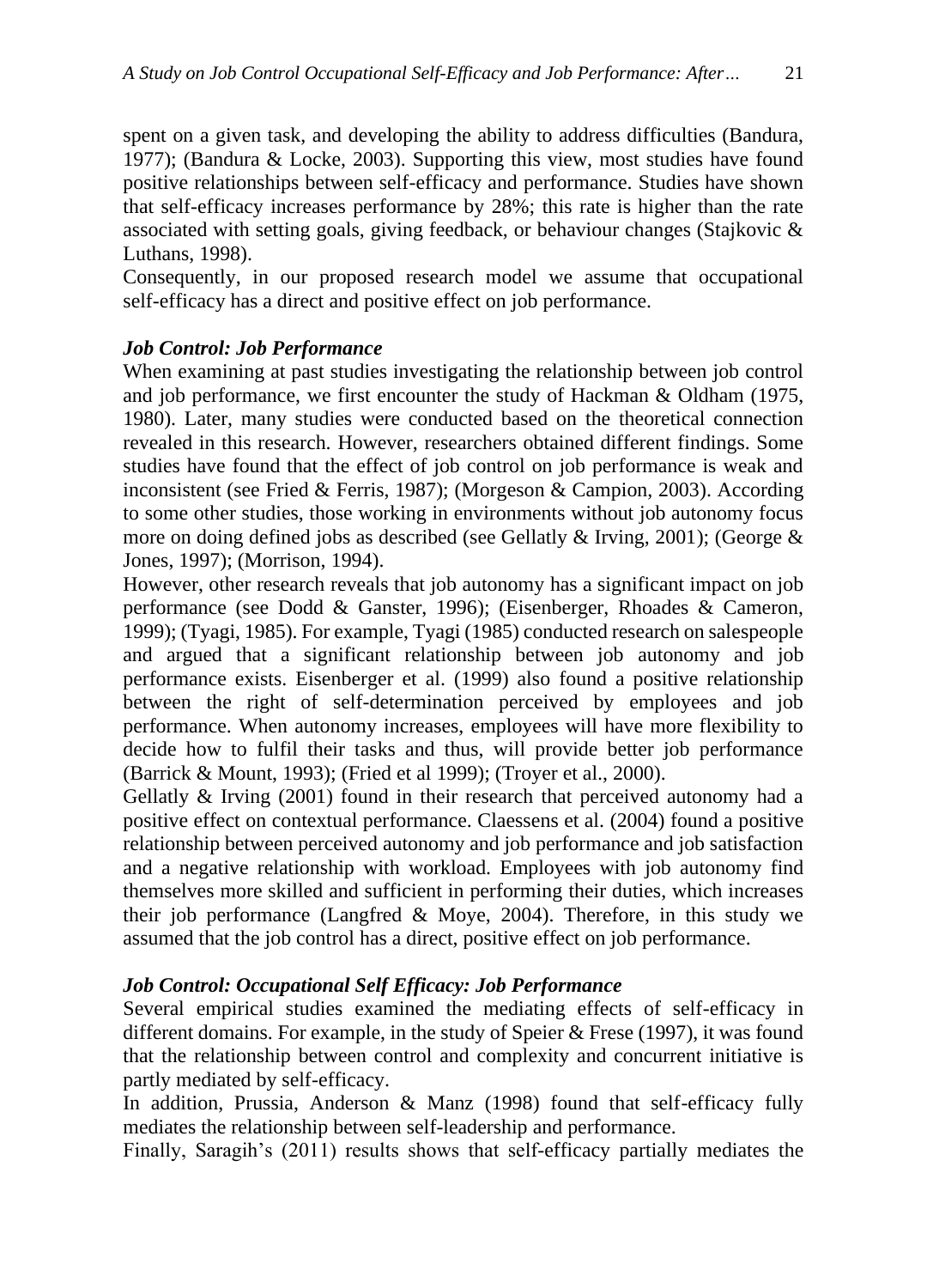relationship between job autonomy and job satisfaction. However, limited research that examines whether self-efficacy operates as a mediator in the relation between job control and job performance exists.

Job control allows the employee to use his skills, knowledge, and creativity. This process increases their belief that they are more resourceful and thus, more self-efficacious (Wang & Netemeyer, 2002). This premise is supported empirically. For example, according to Bandura & Wood (1989), individuals feel that they have little control when restricted, and this restriction lowers their efficacy levels. Job control provides a higher degree of generalized self-efficacy leading to higher confidence by providing mastery experiences. According to Bandura (1997), this confidence will motivate the individual to make more efforts to achieve the best performance. Therefore, it is assumed that there is a positive link between job control, occupational self-efficacy, and job performance, and self-efficacy may have a mediating role in the relationship between job control and job performance. Therefore, we proposed the first hypothesis:

*Hypothesis 1: Occupational self-efficacy mediates the relationship between job control and job performance for individuals who have perceptions of having high IT skills*

#### *Job Control: Information Technology Skills: Job Performance*

According to Bandura (1997), self-confidence will motivate the person to put forth more efforts to perform better. Although we have not found a direct determination in this regard in the literature review that we conducted, it is thought that individuals with high level of information technology skills would be more willing to put forth more effort to achieve better performance since the information technology skills would increase the self-confidence of the person about their future performance. On the other hand, high levels of these skills could facilitate job control and increase efficiency, which would improve job performance as has been shown many times in the literature. Therefore, we proposed our second main hypothesis:

*Hypothesis 2: Information technology skills will moderate the proposed relationship between job control and job performance, such that the relationship will be stronger for individuals who have a perception of having high information technology skills*

#### *Job Control: Information Technology Skills: Occupational Self Efficacy*

When the literature was analysed, no study was found that in which information technology skills, which have become more and more important in today's world, cause a strengthening of the relationship between job control and occupational self-efficacy. However, it is now known that in cases in which job control is low, occupational self-efficacy does not develop sufficiently.

According to Bandura (1989), one of the most important components is inactive mastery (past performances) and this mastery is limited to the prescribed actions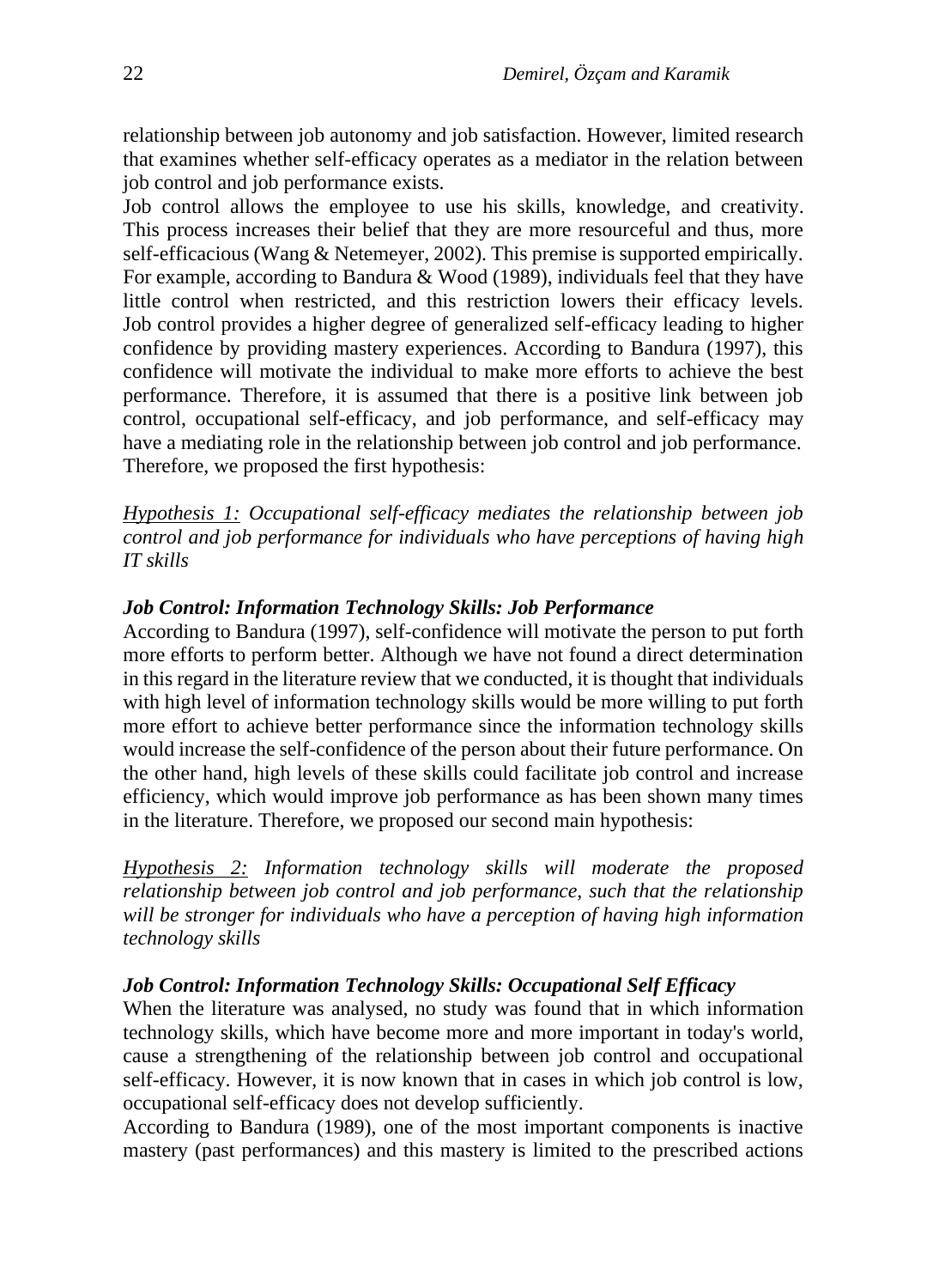asked by managers in the absence of job control. At this point, the importance of information technology skills becomes apparent. In cases in which job control is high, it is thought that if the information technology skill is also high, it would be possible to gain more effective control, which is also considered to improve occupational self-efficacy. In cases in which job control is low, it is considered that high information technology skills would increase confidence and motivation; thus, employees would demand more control in this way, and managers may be more convinced to give more control.

Therefore, we proposed the following hypothesis:

*Hypothesis 3: Information technology skills will moderate the proposed relationship between job control and occupational self-efficacy such that the relationship will be stronger for the individuals with IT skills*

Other hypotheses based on perceived level of computer usage skills measured by a demographic item (D9) are discussed in the Results.

## **3. Methods**

The study sample consisted of 441 employees from different sectors who were forced to working remotely from home during the Covid-19 pandemic. Data were collected via on-line tools, such as Survey Monkey and e-mail. SPSS 22 and Smart PLS have been used for data analyses.

### **3.1 Measurement scales**

The first part of the data collection consisted of **demographic** questions in which **item 9** asks about the perceived level of computer usage level of the respondents. The levels were classified as none, insufficient, medium, advanced, and excellent.

The **Job Control Scale** was adopted from Dwyer & Ganster (1991). Twenty-two items are used to describe a job, and the respondent is asked to indicate the extent to which each one is an accurate or an inaccurate description of one's job by writing a number in front of each statement ranging from very little, little, moderate, much, to very much.

**The Short Occupational Self-Efficacy Scale** was adopted from Rigotti, Schyns & Mohr (2008). The six items are rated on a six-level response scale ranging from 1 (not at all true) to 6 (completely true). High values reflect high occupational selfefficacy.

**The Job Performance Scale** measures employee performance was measured in two dimensions:

- 1) Task performance.
- 2) Contextual performance.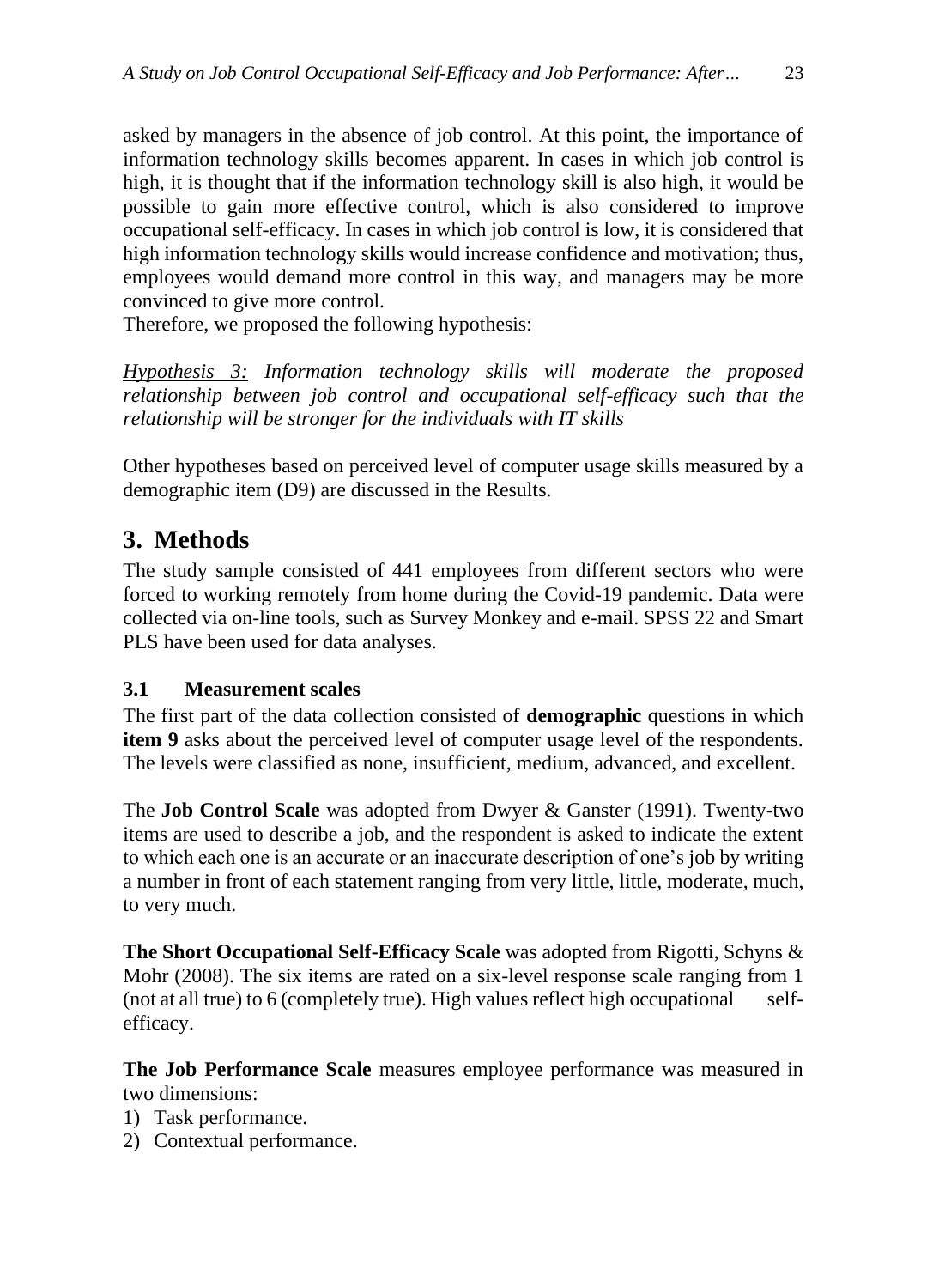Separate items were used for measuring these dimensions (Beffort & Hattrup, 2003; Karakum**,** 2005).

**Information Technology Skills Scale** was adopted from Doelger (2015).

Respondents were asked to indicate if they possess the skills articulated in the statement and indicate how relevant they feel they are to the performance of their job in which they learned or did not yet learn the skill on this 7-item scale.

## **4. Results**

Table 1 gives information about the demographic profile of the respondents.

|                        |                      | $\mathbf n$ | $\frac{0}{0}$ |
|------------------------|----------------------|-------------|---------------|
|                        | Female               | 284         | 64,4          |
| <b>Gender</b>          | Male                 | 157         | 35,6          |
|                        | 18-30                | 145         | 32,9          |
|                        | $31 - 40$            | 126         | 28,6          |
| Age                    | $41 - 50$            | 130         | 29,5          |
|                        | 51 and above         | 40          | 9,1           |
|                        | University and below | 274         | 62,1          |
| <b>Education</b>       | Graduate studies     | 133         | 30,2          |
|                        | Doctorate            | 34          | 7,7           |
|                        | 1-3 years            | 79          | 17,9          |
|                        | 4-8 years            | 90          | 20,4          |
| <b>Experience</b>      | $9-15$ years         | 90          | 20,4          |
|                        | 15 years and above   | 182         | 41,3          |
|                        | $1-3$ years          | 175         | 39,7          |
| <b>Years worked in</b> | 4-8 years            | 87          | 19,7          |
| present company        | $9-15$ years         | 72          | 16,3          |
|                        | 15 years and above   | 107         | 24,3          |
| <b>Computer and</b>    | Medium level         | 161         | 36,5          |
| technology usage       | Advanced level       | 229         | 51,9          |
| capability level       | Excellent            | 51          | 11,6          |

#### **Table 1: Demographic Distribution**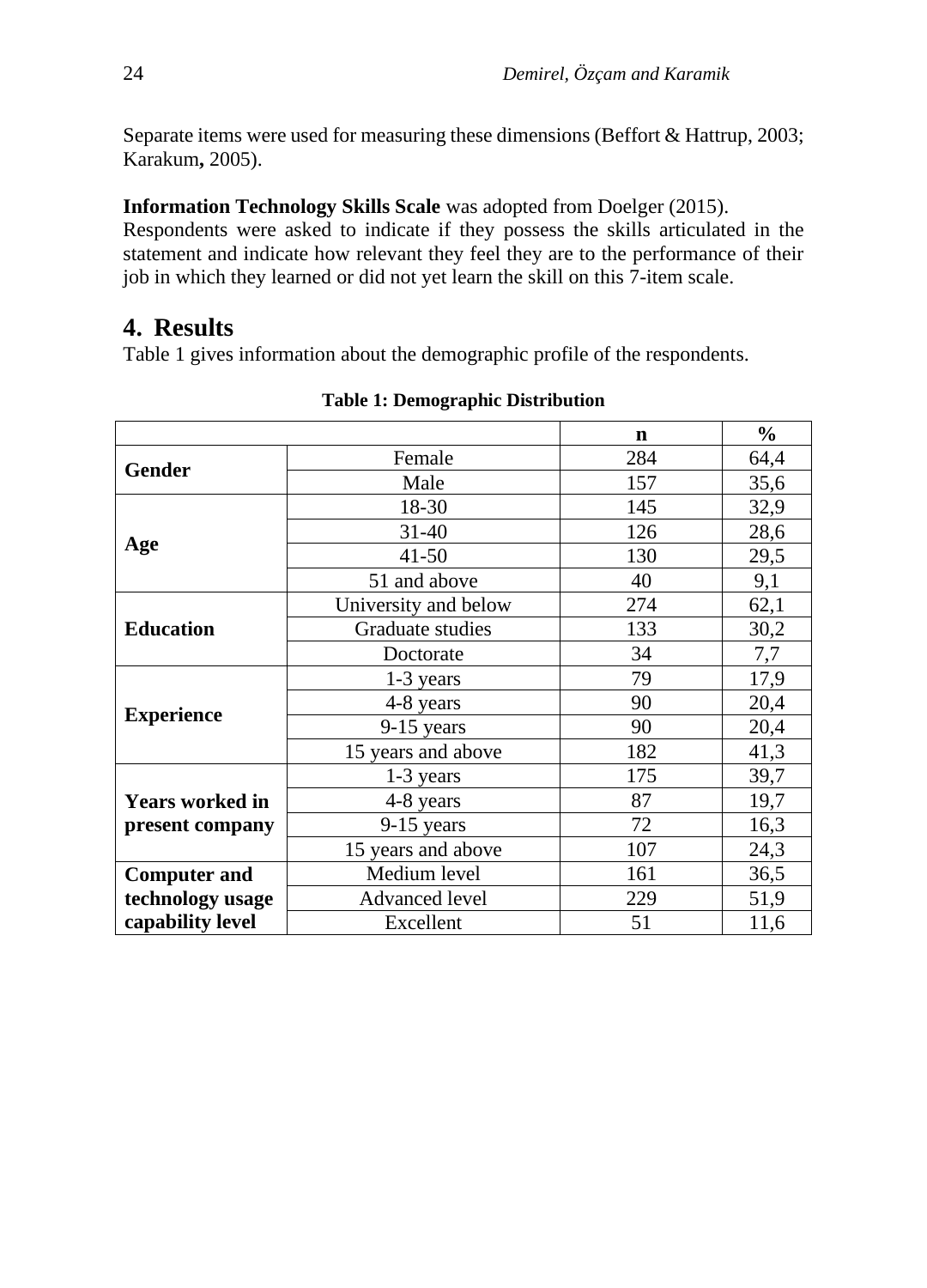|                                      | $Mean \pm SD$   | <b>Min-Max</b><br>(Median) | <b>Skewness</b> | <b>Kurtosis</b> | Cronbach's<br><b>Alpha</b> |  |  |  |
|--------------------------------------|-----------------|----------------------------|-----------------|-----------------|----------------------------|--|--|--|
| <b>Scales</b>                        |                 |                            |                 |                 |                            |  |  |  |
| <b>Job Control</b>                   | $4.39 \pm 0.65$ | $2.23 - 5.5$ (4.45)        | $-0.864$        | 0.869           | 0.914                      |  |  |  |
| Occupational<br><b>Self-Efficacy</b> | $4.88 \pm 0.58$ | $2.5 - 6(5)$               | $-0.711$        | 1.667           | 0.779                      |  |  |  |
| <b>Job Performance</b>               | $5.11 \pm 0.48$ | $3.73 - 6(5,09)$           | $-0.400$        | 0.080           | 0.830                      |  |  |  |
| <b>IT Skills</b>                     | $4.98 \pm 0.68$ | $3-6(5)$                   | $-0.478$        | 0.041           | 0.913                      |  |  |  |

Table 2 below summarizes the reliability coefficients of the measurement scales.

**Table 2: Normality Test and Cronbach's Alpha**

All of our item loadings were between 0.7 and 0.9, which demonstrates that internal consistency of our results is good/acceptable (Tavakol & Dennick, 2011). Therefore, skewness and kurtosis measures were checked. Skewness value may be within the range +1, −1 for normal distribution. Kurtosis value range between +3, −3 for normal distribution (Kline 2011). SD: standard deviation; min-max: minimum–maximum range.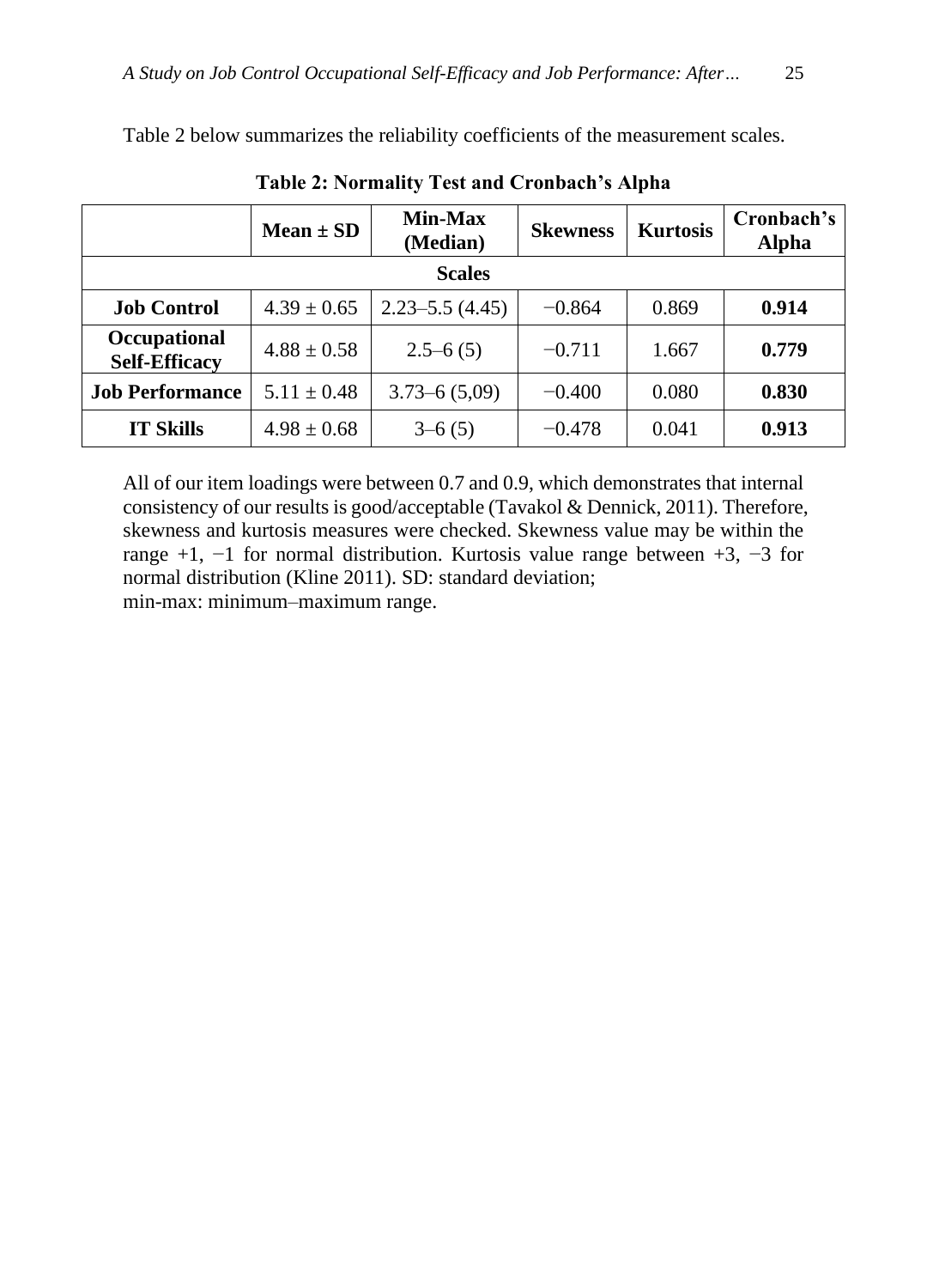

Figure 2 shows the hypotheses analyses results through PLS SEM model:

**Figure 2: Hypothesis Results**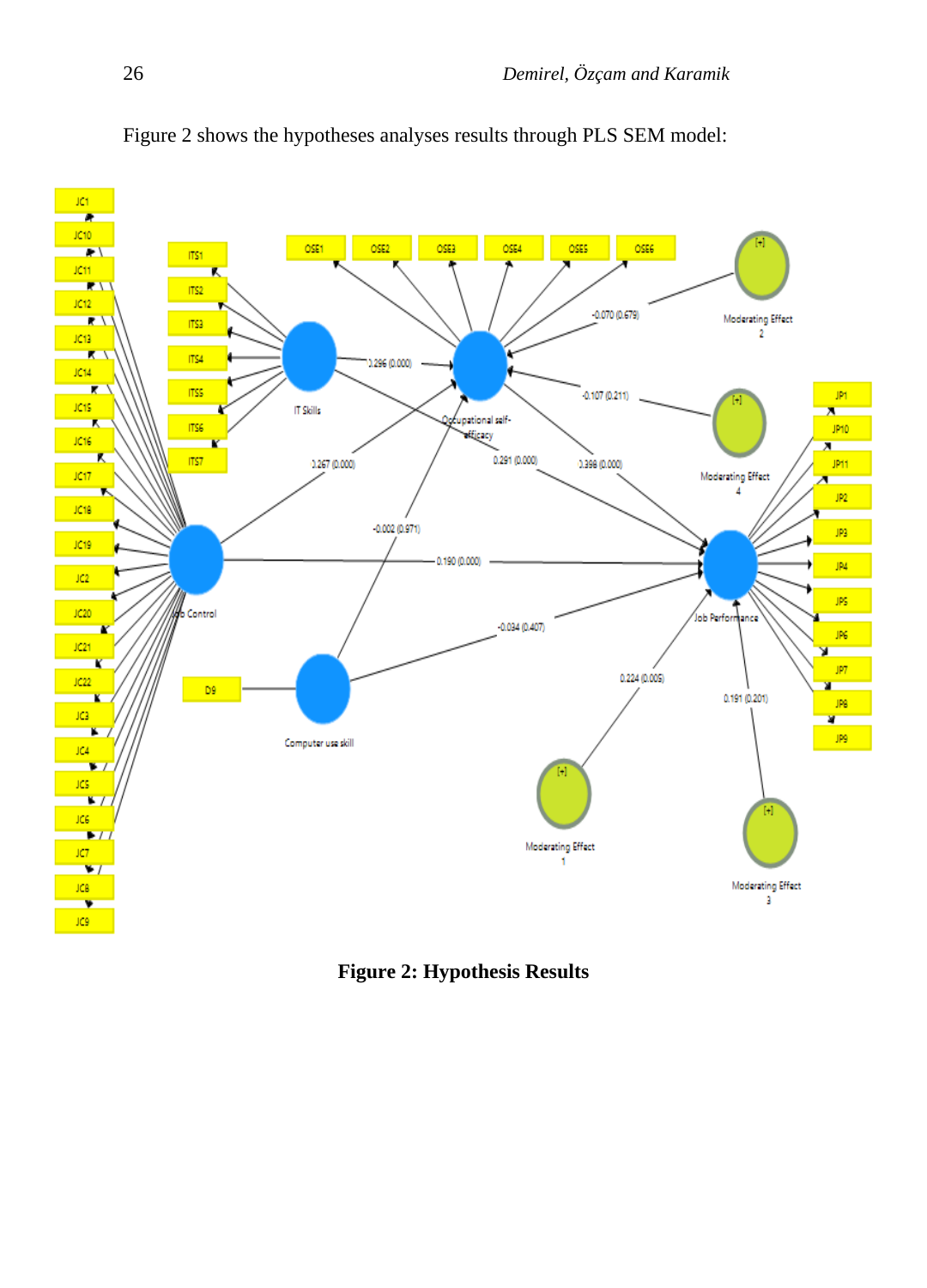### **4.1 Hypotheses Analyses Findings**

- **Hypothesis 1:** The hypothesis for which occupational self-efficacy mediates the relationship between job control and job performance was tested after which hypothesis 1 was accepted with the  $p = 0.001$  (< 0.05). We can conclude that occupational self-efficacy mediates the relationship by 0.398.
- **Hypothesis 2:** The hypothesis for which IT skills moderate the relationship between job control and job performance such that the relationship will be stronger for individuals with IT skills was tested after which hypothesis 2 was accepted with  $p = 0.001$  (< 0.05). We can conclude that IT skills moderate the relationship by 0.224.
- **Hypothesis 3:** The hypothesis for which IT skills moderate the relationship between job control and occupational self-efficacy such that the relationship will be stronger for the individuals with IT skills was tested after which hypothesis 3 was rejected with  $p = 0.679$  ( $> 0.05$ ).
- **Hypothesis 4:** The hypothesis for which level of computer use skill moderates the relationship between job control and job performance such that the relationship will be stronger for individuals who have perception of higher level of computer usage skills was tested after which hypothesis 4 was rejected with  $p = 0.201 (> 0.05)$ .
- **Hypothesis 5:** The hypothesis for which the level of computer use skill moderates the relationship between job control and occupational self-efficacy such that the relationship will be stronger for individuals who have perceptions of higher level of computer usage skills was tested after which hypothesis 5 was rejected with  $p = 0.221 (> 0.05)$ .

### **4.2 Sub-Group Differences Tests**

Following Tables 3 to 8 summarize the sub-group differences tests findings:

| Tadie 9. Gehuel               |                    |                         |                  |                     |          |  |  |  |  |
|-------------------------------|--------------------|-------------------------|------------------|---------------------|----------|--|--|--|--|
|                               | Female $(n = 284)$ |                         | Male $(n = 157)$ | $a_{\bf D}$         |          |  |  |  |  |
| <b>Job Control</b>            | $4.37 \pm 0.04$    | $2.23 - 5.55$<br>(4.41) | $4.44 \pm 0.05$  | 2.36-5.45<br>(4,5)  | 0.242    |  |  |  |  |
| Occupational<br>Self-Efficacy | $484 \pm 004$      | $2.5 - 6$<br>(5)        | $4.94 \pm 0.04$  | $3.83 - 6$<br>(5)   | 0.073    |  |  |  |  |
| Job<br>Performance            | $51 \pm 0.03$      | $3.73 - 6$<br>(5.09)    | $5.11 \pm 0.04$  | 3.82-5.82<br>(5.18) | 0.911    |  |  |  |  |
| <b>IT Skills</b>              | $4.87 \pm 0.04$    | $3 - 6$<br>(5)          | $5.19 \pm 0.05$  | 3.86-6<br>(5.14)    | $0.001*$ |  |  |  |  |

|  |  |  | <b>Table 3: Gender</b> |
|--|--|--|------------------------|
|--|--|--|------------------------|

*a Independent t-Test \*p < 0.01*

IT skills of male and female respondents varied significantly ( $p = 0.001$ ).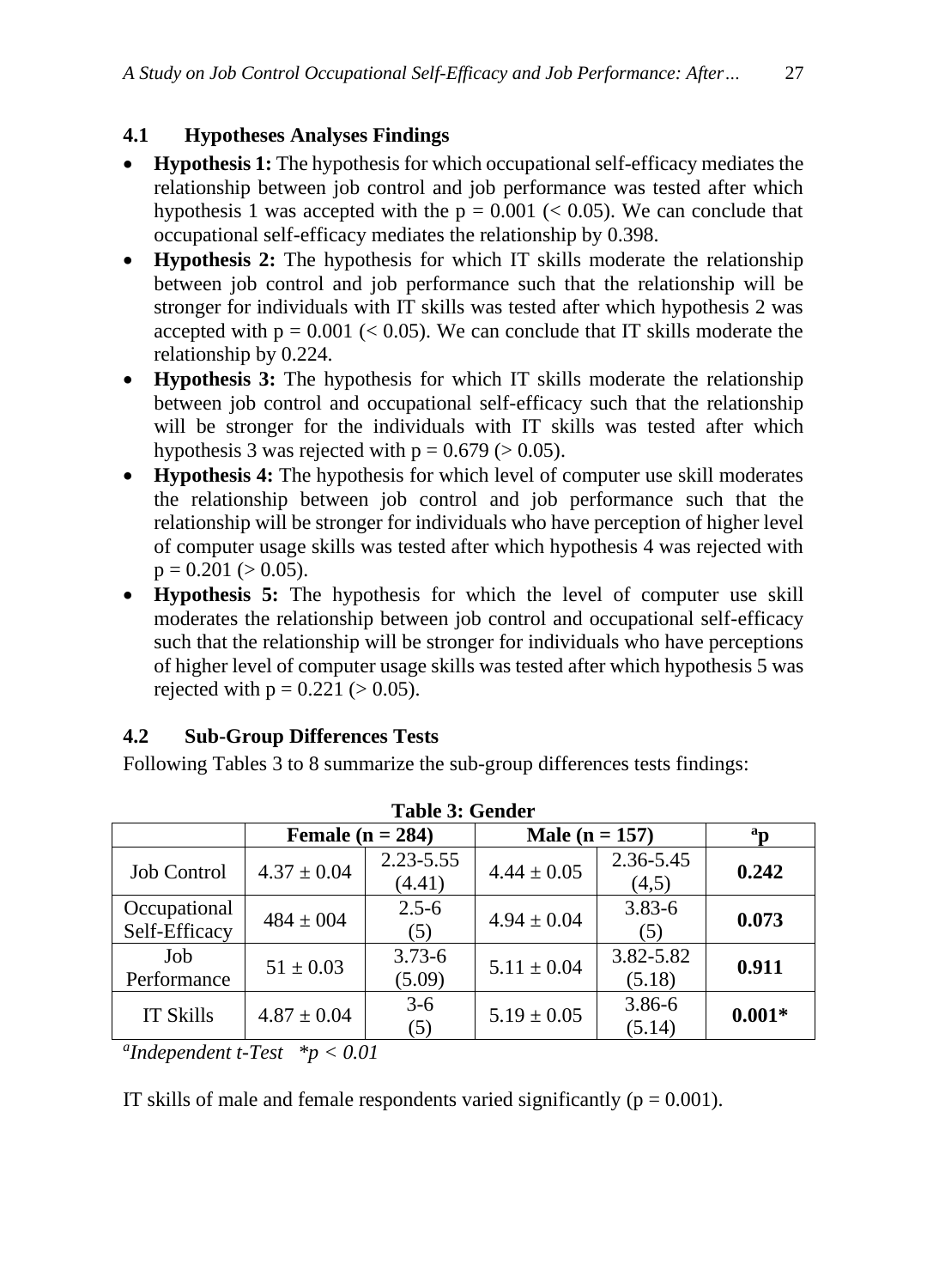|                               | $18 - 25$             |                         | 26-34             |                      | 34-44                  |                   | 45 and               |                       | $\mathbf{p}$ |
|-------------------------------|-----------------------|-------------------------|-------------------|----------------------|------------------------|-------------------|----------------------|-----------------------|--------------|
|                               |                       | (n 56)                  |                   | $(n=183)$            | $(n=95)$               |                   | above $n=70$         |                       |              |
| Job Control                   | 4.27<br>士<br>0.06     | $2.23 - 5.45$<br>(4.27) | 4.34<br>土<br>0.05 | 3.14-5.5<br>(4.41)   | $3.14 - 5.5$<br>(4.41) | 4.45<br>土<br>0.06 | 2.36-5.55<br>(4.59)  | 4.81<br>土<br>0.05     | $0.001**$    |
|                               |                       |                         |                   |                      |                        |                   |                      |                       |              |
| Occupational<br>Self-Efficacy | 4.78<br>$\pm$<br>0.06 | $2.5 - 6$<br>(4.83)     | 4.88<br>土<br>0.04 | 3.83-5.83<br>(5)     | 3.83-5.83<br>(5)       | 4.93<br>土<br>0.05 | $3 - 5.83$<br>(5)    | 5.01<br>$\pm$<br>0.12 | 0.055        |
| Job<br>Performance            | 5.09<br>土<br>0.05     | $3.82 - 6$<br>(5.09)    | 5.13<br>土<br>0.04 | $4 - 5.82$<br>(5.18) | $4 - 5.82$<br>(5.18)   | 5.12<br>土<br>0.04 | $4.36 - 6$<br>(5.09) | 5.05<br>土<br>0.1      | 0.752        |
| <b>IT Skills</b>              | 5.11<br>士<br>0.06     | $3.29 - 6$<br>(5.29)    | 5.09<br>土<br>0.06 | $3.14 - 6$<br>(5)    | $3.14 - 6$<br>(5)      | 4.75<br>土<br>0.06 | $3-6$<br>(4.71)      | 4.96<br>土<br>0.09     | $0.001**$    |

**Table 4: Age**

*<sup>b</sup>One-Way analysis of variance (Anova) \*\*p < 0.01*

Job control and IT skills differed significantly with respect to age (p=0.001 and p=0.001, respectively).

|                               | <b>University or</b><br><b>Less</b><br>$(n = 274)$ |                        |                   | Graduate<br><b>Studies</b><br>$(n = 133)$ | <b>Doctorate</b><br>$(n = 34)$ | $\mathbf{p}^{\mathbf{d}}$ |           |
|-------------------------------|----------------------------------------------------|------------------------|-------------------|-------------------------------------------|--------------------------------|---------------------------|-----------|
| <b>Job Control</b>            | 4.4<br>$\pm$<br>0.67                               | $2.36 - 5.5$<br>(4.34) | 4.34<br>土<br>0.64 | $2.23 - 5.55$<br>(4.36)                   | 4.54<br>土<br>0.51              | 3.82-5.36<br>(4.41)       | 0.257     |
| Occupational<br>Self-Efficacy | 4.88<br>土<br>0.55                                  | $3-6$<br>(4.87)        | 4.87<br>土<br>0.64 | $2.5 - 6$<br>(5)                          | 4.86<br>土<br>0.55              | 3.67-5.83<br>(4.83)       | 0.983     |
| Job<br>Performance            | 5.11<br>土<br>0.48                                  | $3.82 - 6$<br>(5.17)   | 5.17<br>土<br>0.41 | $4-6$<br>(5.27)                           | 4.83<br>土<br>0.63              | 3.73-5.91<br>(4.82)       | $0.001**$ |
| <b>IT Skills</b>              | 4.94<br>$\pm$<br>0.7                               | $3-6$<br>(5.16)        | 5.16<br>土<br>0.6  | $3.43 - 6$<br>(5)                         | 4.64<br>土<br>0.69              | $3.14 - 6$<br>(4.71)      | $0.001**$ |

**Table 5: Education Status**

*<sup>b</sup>One-Way Anova \*\*p < 0.01*

Job Performance and IT skills differed significantly among different education groups.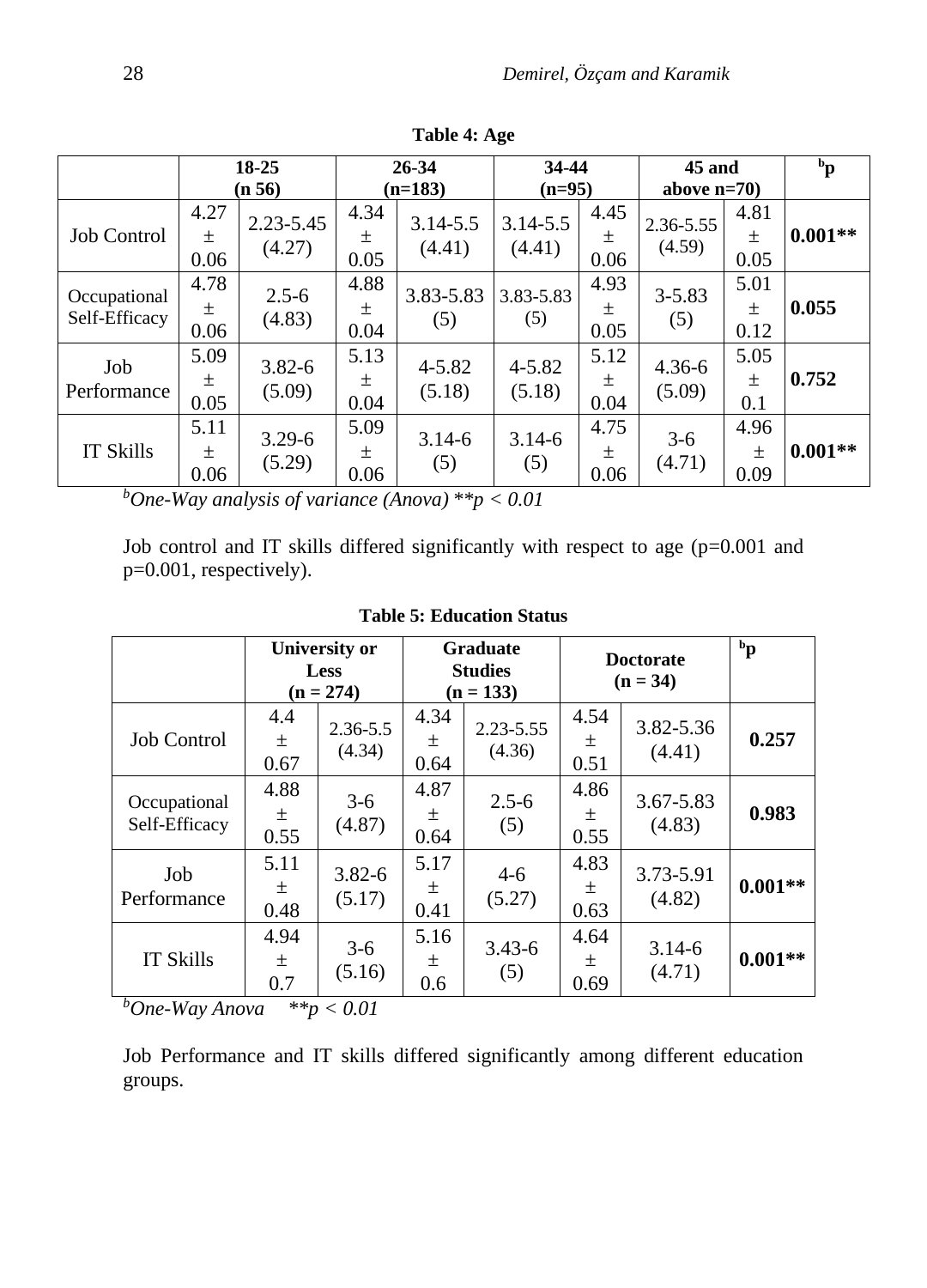|                                                        | $1-3$ Years<br>$(n = 79)$ |                      | 4–8 Years<br>$(n = 90)$ |                      | 9–15 Years<br>$(n = 90)$ |                            | 15 Years<br>and<br>Above $(n = 182)$ |                      | $\mathbf{p}$ |
|--------------------------------------------------------|---------------------------|----------------------|-------------------------|----------------------|--------------------------|----------------------------|--------------------------------------|----------------------|--------------|
| <b>Job Control</b>                                     | 4.24<br>$\pm$<br>0.07     | 2,82-5,45<br>(4.18)  | 4.23<br>土<br>0.08       | 2.23-5.41<br>(4.3)   | 4.42<br>士<br>0.06        | $3.14 - 5.5$<br>(4.53)     | 4.53<br>土<br>0.05                    | 2.36-5.55<br>(4.64)  | $0.001**$    |
| Occupational<br>Self-Efficacy                          | 4.78<br>土<br>0.06         | $3.83 - 6$<br>(4.83) | 4.76<br>$\pm$<br>0.07   | $2.5 - 6$<br>(4.83)  | 4.94<br>土<br>0.05        | $3.83 -$<br>5.83<br>(4.94) | 4.94<br>$\pm$<br>0.04                | $3-6$<br>(5)         | $0.029*$     |
| Job<br>Performance                                     | 5.05<br>士<br>0.05         | $4 - 5.82$<br>(5)    | 5.11<br>土<br>0.06       | $3.82 - 6$<br>(5.27) | 5.19<br>土<br>0.04        | $4 - 5.82$<br>(5,08)       | 5.08<br>土<br>0.03                    | $3.73 - 6$<br>(5.09) | 0.221        |
| <b>IT Skills</b><br>$b_{\Omega}$ W <sub>ay</sub> Angus | 5.1<br>土<br>0.07          | 3.86-6<br>(5.14)     | 5.07<br>土<br>0.09       | $3.14 - 6$<br>(5.5)  | 5.17<br>土<br>0.06        | $4.14 - 6$<br>(4.8)        | 4.8<br>土<br>0.05                     | $3-6$<br>(4.86)      | $0.001**$    |

**Table 6: Years of Experience**

*<sup>b</sup>One-Way Anova \*\*p < 0.01 \*p < 0.05*

Job control and IT skills differ among the subgroups of the demographic variable "years of experience".

|                                  | $1-3$ Years<br>$(n = 175)$ |                         | 4–8 Years<br>$(n = 87)$ |                     | 9–15 Years<br>$(n = 72)$ |                    | 15 Years and<br>Above<br>$(n = 107)$ |                      | $\mathbf{p}^{\mathbf{d}}$ |
|----------------------------------|----------------------------|-------------------------|-------------------------|---------------------|--------------------------|--------------------|--------------------------------------|----------------------|---------------------------|
| <b>Job Control</b>               | 4.26<br>土<br>0.05          | $2.23 - 5.45$<br>(4.32) | 4.49<br>土<br>0.05       | 3.77-5.45<br>(4.45) | 4.46<br>土<br>0.08        | 2.36-5.5<br>(4,73) | 4.48<br>土<br>0.06                    | 2.64-5.55<br>(4.59)  | $0.009**$                 |
| Occupational<br>Self-Efficacy    | 4.84<br>$\pm$<br>0.05      | $2.5 - 6$<br>(5)        | 4.87<br>土<br>0.05       | 3.67-5.83<br>(5)    | 4.87<br>土<br>0.04        | 3.83-5.67<br>(5)   | 4.94<br>土<br>0.06                    | $3-6$<br>(5)         | 0.620                     |
| Job<br>Performance               | 5.04<br>土<br>0.04          | 3.82-5.91<br>(5.09)     | 5.24<br>土<br>0.05       | $4 - 6$<br>(5.27)   | 5.11<br>土<br>0.05        | $4.36 - 6$<br>(5)  | 5.1<br>土<br>0.05                     | $3.73 - 6$<br>(5.09) | $0.027*$                  |
| <b>IT Skills</b><br>$\mathbf{L}$ | 5<br>$\pm$<br>0.05         | $3.14 - 6$<br>(5)       | 5.21<br>$\pm$<br>0.06   | $4.14 - 6$<br>(5)   | 4.86<br>土<br>0.08        | $3.14 - 6$<br>(5)  | 4.85<br>土<br>0.07                    | $3-6$<br>(4.86)      | $0.001**$                 |

**Table 7: Years Worked in the Present Company**

*<sup>b</sup>One-Way Anova \*\*p < 0.01 \*p < 0.05*

IT skills, job performance, and job control differed significantly with respect to the "the year worked in the present company" subgroup variable.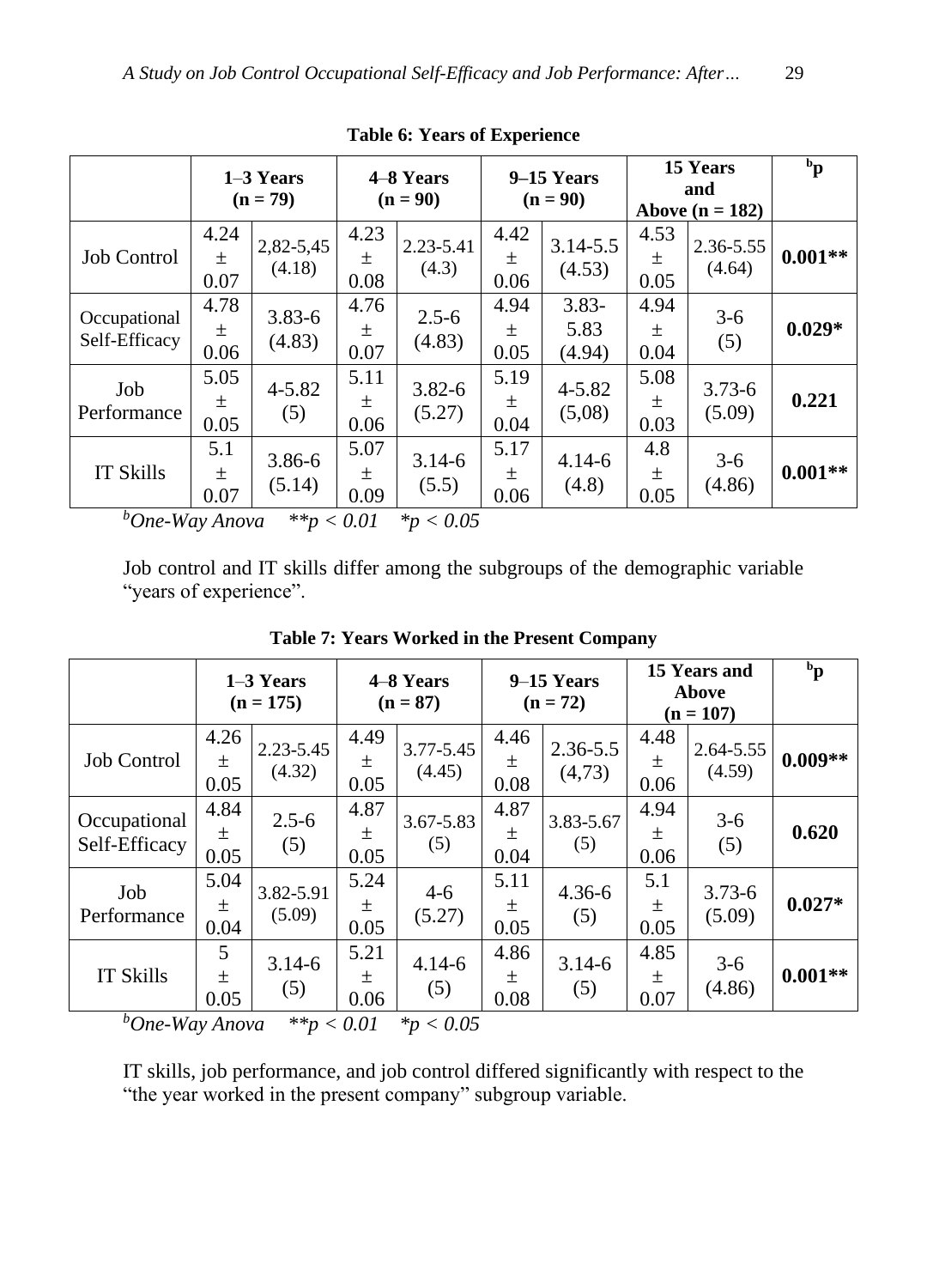|                                                   | <b>Medium Level</b><br>$(n = 161)$ |                |       | <b>Advanced</b><br><b>Level</b><br>$(n = 229)$                                                                                              | <b>Excellent</b><br>$(n=51)$ | $\mathbf{p}$ |           |
|---------------------------------------------------|------------------------------------|----------------|-------|---------------------------------------------------------------------------------------------------------------------------------------------|------------------------------|--------------|-----------|
|                                                   | 4.24                               | $2.23 - 5.45$  | 4.49  | $2.95 - 5.5$                                                                                                                                | 4.45                         | 2.73-5.55    |           |
| <b>Job Control</b>                                | $\pm$                              | (4.36)         | $\pm$ | (4,55)                                                                                                                                      | 士                            | (4.55)       | $0.001**$ |
|                                                   | 0.06                               |                | 0.04  |                                                                                                                                             | 0.1                          |              |           |
| Occupational<br>Self-Efficacy                     | 4.77                               | $3-6$          | 4.95  | $4 - 6$                                                                                                                                     | 4.84                         | $2.5 - 5.83$ |           |
|                                                   | 土                                  | (4.83)         | $\pm$ | (5)                                                                                                                                         | 士                            | (5)          | $0.010*$  |
|                                                   | 0.05                               |                | 0,03  |                                                                                                                                             | 0.12                         |              |           |
| Job                                               | 5.03                               | $3.73 - 6$     | 5.14  | $3.82 - 6$                                                                                                                                  | 5.18                         | $4 - 5.82$   |           |
|                                                   | 土                                  | (5)            | 土     | (5.18)                                                                                                                                      | 土                            | (5.18)       | $0.031*$  |
| Performance                                       | 0.04                               |                | 0.03  |                                                                                                                                             | 0.07                         |              |           |
| <b>IT Skills</b>                                  | 4.73                               | $3-6$          | 5.12  | $3.71 - 6$                                                                                                                                  | 5.18                         | $3.29 - 6$   |           |
|                                                   | $\pm$                              | (4.86)         | 土     | (5)                                                                                                                                         | 土                            | (5.14)       | $0.001**$ |
|                                                   | 0.06                               |                | 0.04  |                                                                                                                                             | 0.1                          |              |           |
| $b_{\Omega}$ $W_{\Omega}$ , $A_{\Omega}$ $\Omega$ |                                    | ** $\sim 0.01$ |       | $\frac{1}{2}$ $\frac{1}{2}$ $\frac{1}{2}$ $\frac{1}{2}$ $\frac{1}{2}$ $\frac{1}{2}$ $\frac{1}{2}$ $\frac{1}{2}$ $\frac{1}{2}$ $\frac{1}{2}$ |                              |              |           |

**Table 8: Computer and Technology Ability Levels**

*<sup>b</sup>One-Way Anova \*\*p < 0.01 \*p < 0.05*

Job Performance differed significantly according to the sub-groups of the demographic variable "computer usage ability level" ( $p = 0.031$ ).

Occupational self-efficacy differed significantly according to the sub-group of the demographic variable "computer usage ability level" ( $p = 0.010$ ).

Job control differed significantly according to the sub-group of the demographic variable "computer usage ability level" ( $p = 0.001$ ).

IT skills differed significantly according to the sub-groups of the demographic variable perceived "computer usage ability level" ( $p = 0.001$ ).

## **5. Conclusions**

This research yielded several interesting theoretical and empirical findings. Theoretically, the introduction and empirical testing of the influence of IT skills and also perceived computer literacy levels on employees' occupational self-efficacy and job control resulting in higher performance in the most updated context is new to the literature. Our results bring the importance of developing training IT skills and computer usage programs for every level of employees for higher performance in their organisations to the attention of managers.

We are witnessing a new type of workforce totally dependent on-line home offices with different levels of technological literacy.

Managers and especially human resource managers can benefit from the results of this research.

Two of our main hypotheses and thus the intended major contributions of this work are supported. IT skills moderates the relationship between job control and job performance. Second, occupational self-efficacy mediates the relationship between job control and job performance. Furthermore, the computer usage ability level of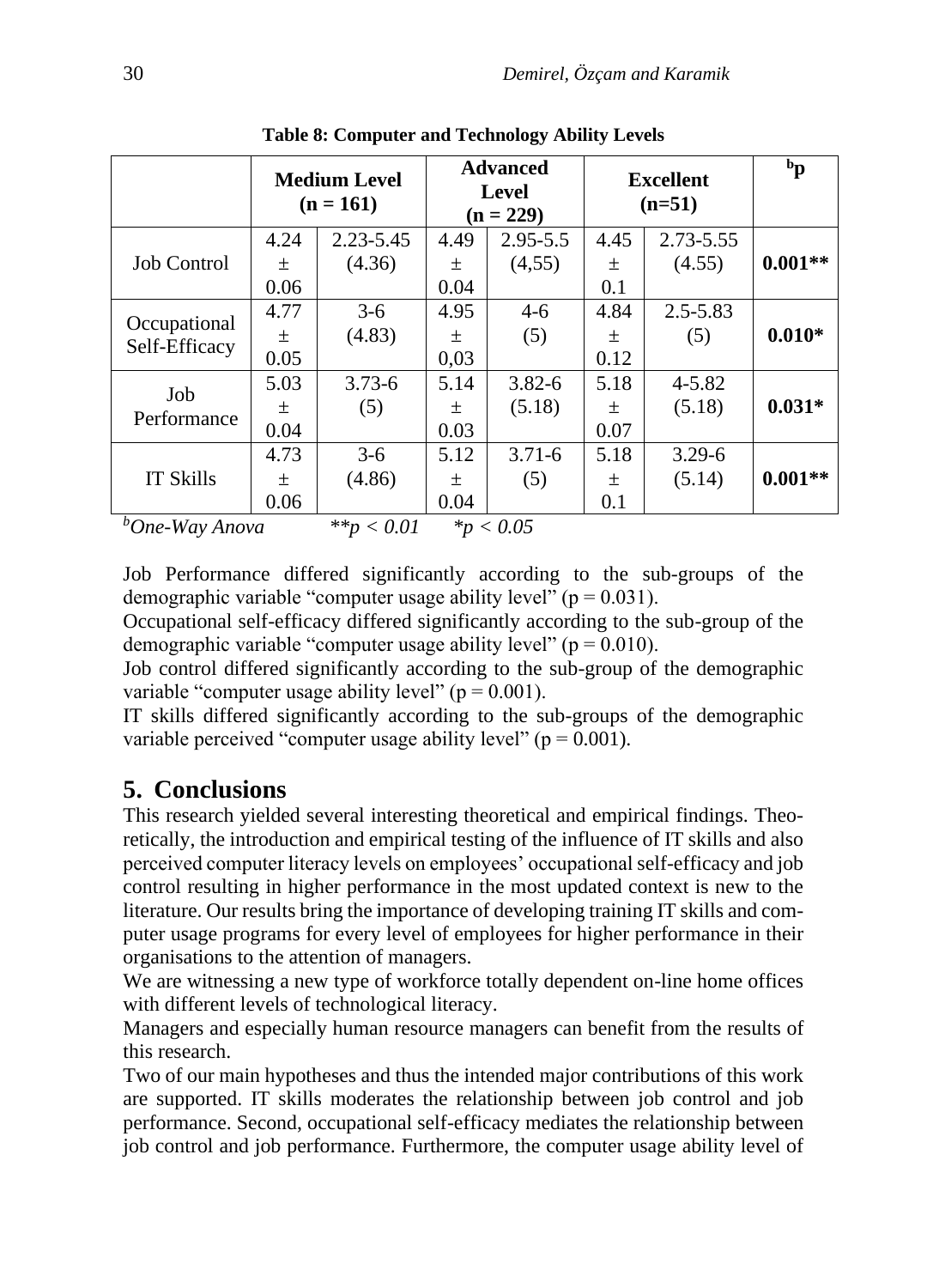the respondents produced significant differences in performance.

Several study limitations should be discussed. First, attempts were made to collect data during the pandemic during which person-to-person contact was impossible. Accordingly, convenience sampling was used. Six-hundred (600) employees from different sectors are reached and returned four hundred forty one (441) valid responses. Also, the data collection period took longer than originally predicted. PLS Sem was used for data analyses in addition to other SPSS tests. PLS SEM was valid for this study's data analyses for several reasons. One reason is the exploratory nature of the study due to the introduction and testing of new concepts, including the influences of computer literacy level and IT skill, into a theoretically strong job control - job performance relationship model. Second, the PLS Sem also allows measurement of one variable if necessary and in this research computer literacy level as one of the moderators was measured by one item, D9, in this study's survey instrument.

## **6. References**

- [1] Hackman, J. R. and Oldham, G. R. (1975). Development of the job diagnostic survey. Journal of Applied Psychology, 60(2), 159–170.
- [2] Gecas, V. (1989). The social psychology of self-efficacy. Annual Review of Sociology, 15, 291-316.
- [3] Berings, M. G., Poell, R. F., Simons, P. R. and van Veldhoven, M. J. (2007). The development and validation of the On-the-job Learning Styles Questionnaire for the Nursing Profession. Journal for Advanced Nursing, 58, 480-492.
- [4] Bandura, A. (1977a). Self-efficacy: Toward a unifying theory of behavioral change. Psychological Review, 84, 191-215.
- [5] Forester, M., Kahn, J. H. and Hesson-McInnis, M. S. (2004). Factor structures of the three measures of research self-efficacy. Journal of Career Assessment, 12, 3-16.
- [6] Sherer, M., Maddux, J., Mercandante, B., Prentice-Dunn, S., Jacobs, B. and Rogers, R. (1982). The self-efficacy scale: construction and validation. Psychological Reports, 51, 663-671.
- [7] Chen, G., Gully, S. and Eden, D. (2001). Validation of a new generalized selfefficacy scale. Organizational Research Methods, 4, 62-83.
- [8] Gist, M. E. and Mitchell, T. R. (1992). Self-Efficacy: A Theoretical Analysis of its Determinants and Malleability. Academy of Management Review Vol. 17, No. 2, 183-211.
- [9] Hackman, J. (1970). Task and task performance in research on stress. Social and psychological factors in stress, 202-237.
- [10] Rigotti, T., Schyns, B. and Mohr, G. (2008).

A short version of the Occupational self-efficacy scale. Structural and construct validity across five countries. Journal of Career Assessment, 16, 238-255.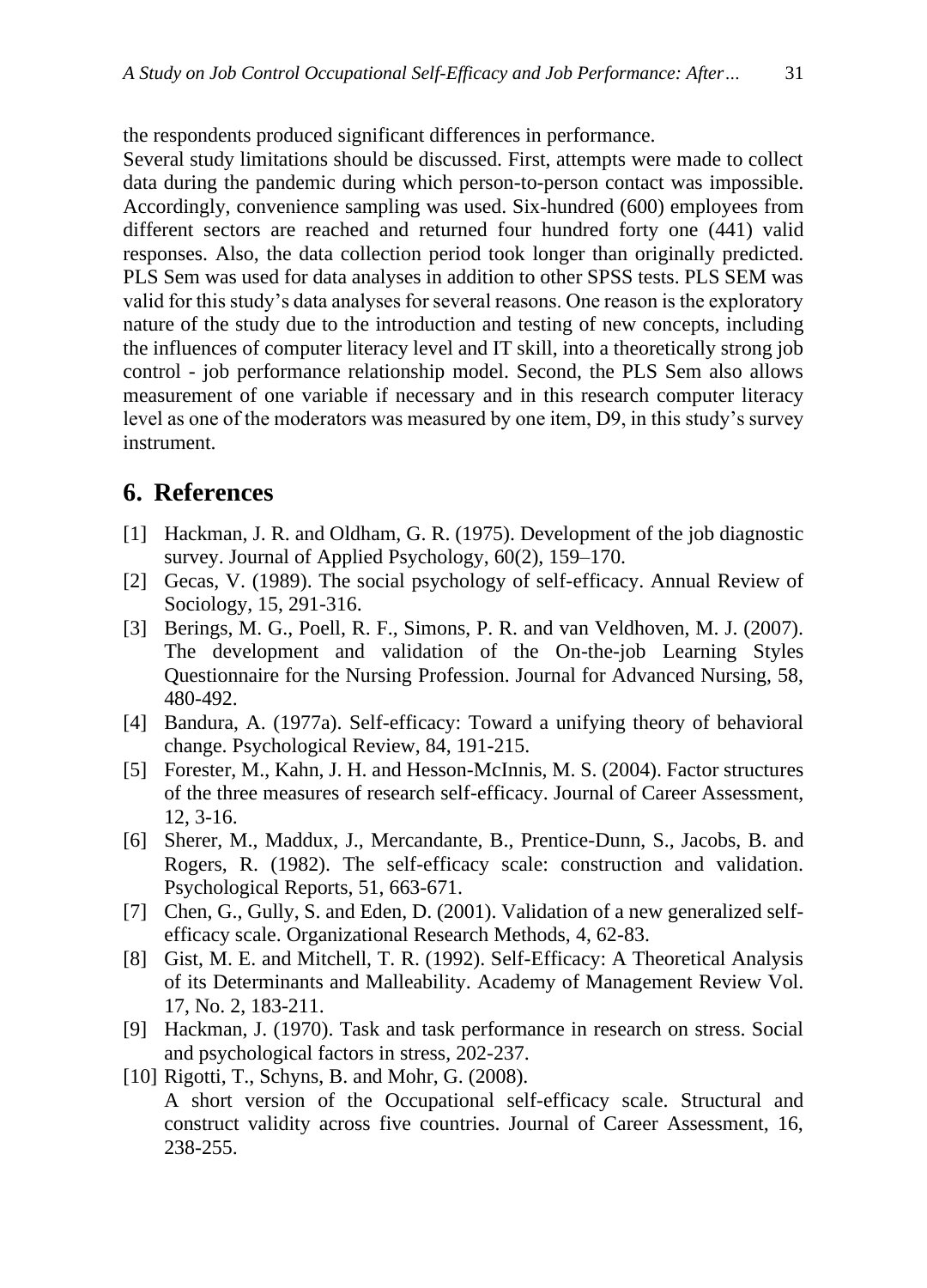- [11] Schyns, B. and Collani, G. N. (2002). A New Occupational Self-Efficacy Scale and its Relation to Personality Constructs and Organizational Variables. European Journal of Work and Organizational Psychology, 219-241.
- [12] Borman, W. C. and Motowidlo, S. J. (1993). Expanding the criterion domain to include elements of contextual performance. In N. Schmitt & W. C. Borman (Eds.), Personnel selection in organizations, 71-98.
- [13] Borman, W. G. and Motowidlo, S. J. (1997). Task performance and contextual performance meaning for personnel selection research. Human Performance, 10(2), 99-109.
- [14] Campbell, J., Gasser, M. and Oswald, F. (1996). The substantive nature of job performance variability. Individual differences and behavior in organizations, 258-299.
- [15] Motowidlo, S. and Schmit, M. (1999). Performance assessment in unique jobs. The changing nature of performance, 56-86.
- [16] Motowidlo, S. J. and Van Scotter, J. R. (1994). Evidence that task performance should be distinguished from contextual performance. Journal of Applied Psychology, 79, 475-480.
- [17] Beffort, N. and Hattrup, K. (2003). Valuing task and contextual performance: Experience, job roles, and ratings of the importance of job behaviors. Applied H.R.M. Research, 8(1), 17-32.
- [18] Murphy, K. and Shiarella, A. H. (1997). Implications of the multidimensional nature of job performance for the validity of selection tests: Multivariate frameworks for studying test validity. Personnel Psychology, 50, 823-854.
- [19] Lawler, E. E. (1994). From job-based to competency-based organizations. Journal of Organizational Behavior 15, 3-15.
- [20] Welbourne, T. M., Johnson, D. E. and Erez, A. (1998). The Role-Based Performance Scale: Validity Analysis of a Theory-Based Measure. Academy of Management, Vol. 41, No. 5, 540-555.
- [21] Mowshowitz, A. (1994). Virtual organization: A vision of management in the information age. The information society, v.10, no. 4, 267-288.
- [22] Lucas, H. C. and Baroudi, J. (1994). The Role of Information Technology in Organization Design. Journal of Management Information Systems, 10(4), 9-23.
- [23] Hinchcliffe, D. (2011). The "Big Five" IT trends of the next half decade: Mobile, social, cloud, consumerization, and big data. ZDNET, 1-14.
- [24] Shapiro, J. J. and H., S. K. (1996). Information Technology as a Liberal Art. Educom Review 31 (Mar/April), 31-35.
- [25] Bandura, A. (1986). Social foundations of thought and action: A social cognitive theory. Englewood Cliffs, NJ: Prentice-Hall.
- [26] Frese, M. (1982). Occupational socialization and psychological development: An underemphasized research perspective in industrial psychology. Journal of Occupational Psychology, 55, 209-224.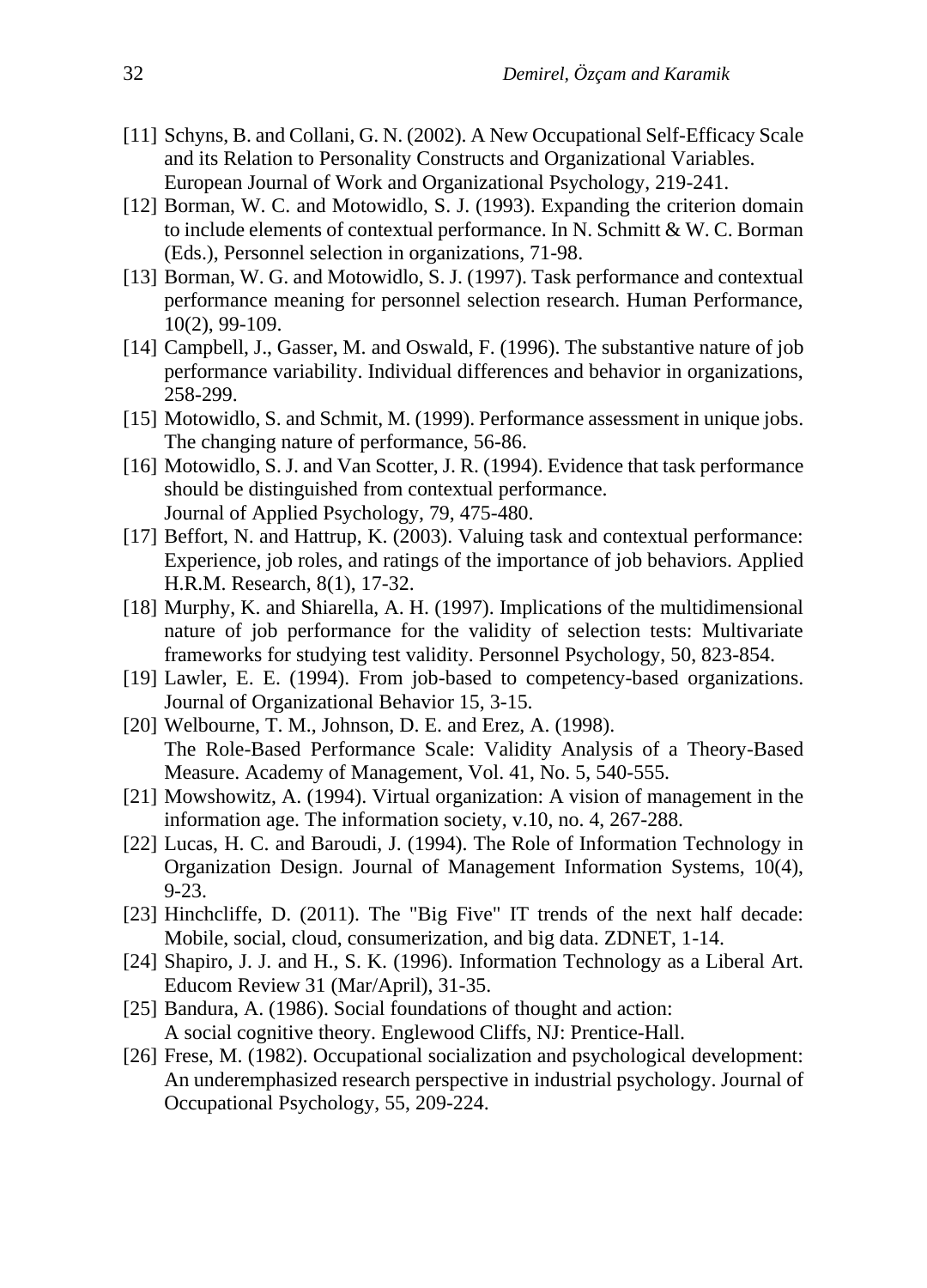- [27] Stajkovic, A. D. and Luthans, F. (1998). Self-Efficacy and Work-Related Performance: A Meta-Analysis. Psychological Bulletin, Vol. 124, No. 2, 240-261.
- [28] Multon, K. D., Brown, S. D. and Lent, R. D. (1991). Relation of self-efficacy beliefs to academic outcomes: A meta-analytic investigation. Journal of Counseling Psychology, 30-38.
- [29] Sexton, T. L. and Tuckman, B. W. (1991). Self-beliefs and behavior: The role of self-efficacy and outcome expectation of time. Personality and Individual Differences, 12, 725-736.
- [30] Judge, T. and Bono, J. (2001). Relationship of core self-evaluation traits selfesteem generalized self-efficacy, locus of control, and emotional stability-with job satisfaction and job performance: A meta-analysis. Journal of Applied Psychology, 86, 80-92.
- [31] Sadri, G. and Robertson, I. T. (1993). Self-efficacy and work-related behaviour: A review and meta-analysis. Applied Psychology: An International Review, 42, 139-152.
- [32] Kanfer, R. and Hulin, C. (1985). Individual differences in successful job searched following layout. Personnel Psychology, 8, 835-847.
- [33] Rife, J. and Kilty, K. (1990). Job search discouragement and the older worker: Implications for social work practice. Journal of Applied Social Science, 14, 71-94.
- [34] Frayne, C. A. and Latham, G. P. (1987). Application of social learning theory to employee self-management attendance. Journal of Applied Psychology, 72, 387-392.
- [35] Latham, G. P. and Frayne, C. A. (1989). Self-management training for increasing job attendance: A follow-up and replication. Journal of Applied Psychology, 74, 411-416.
- [36] Barling, J. and Beattie, R. (1983). Self-efficacy beliefs and sales performance. Journal of Organizational Behavior Management, 41-51.
- [37] Lee, C. and Gillen, D. J. (1989). Relationship of type A behavior pattern, self-efficacy perceptions on sales performance. Journal of Organizational Behavior, 10, 75-81.
- [38] Mathieu, J. E., Martineau, J. W. and Tannenbaum, S. I. (1993). Individual and situational infuences on the development of self-efficacy. Personnel Psychology, 46, 125-147.
- [39] Relich, J. D., Debus, R. L. and Walker, R. (1986). The mediating role of attribution and self-efficacy variables for treatment effects on achievement outcomes. Contemporary Educational Psychology, 11, 195-216.
- [40] Bandura, A. and Locke, E. A. (2003). Negative self-efficacy and goal effects revisited. Journal of Applied Psychology, 88, 87-99.
- [41] Hackman, J. R. and Oldham, G. (1980). Work redesign. Reading, MA: Addison-Wesley.
- [42] Fried, Y. and Ferris, G. R. (1987). The validity of the job characteristics model: A review and meta-analysis . Personnel Psychology, 40, 287-322.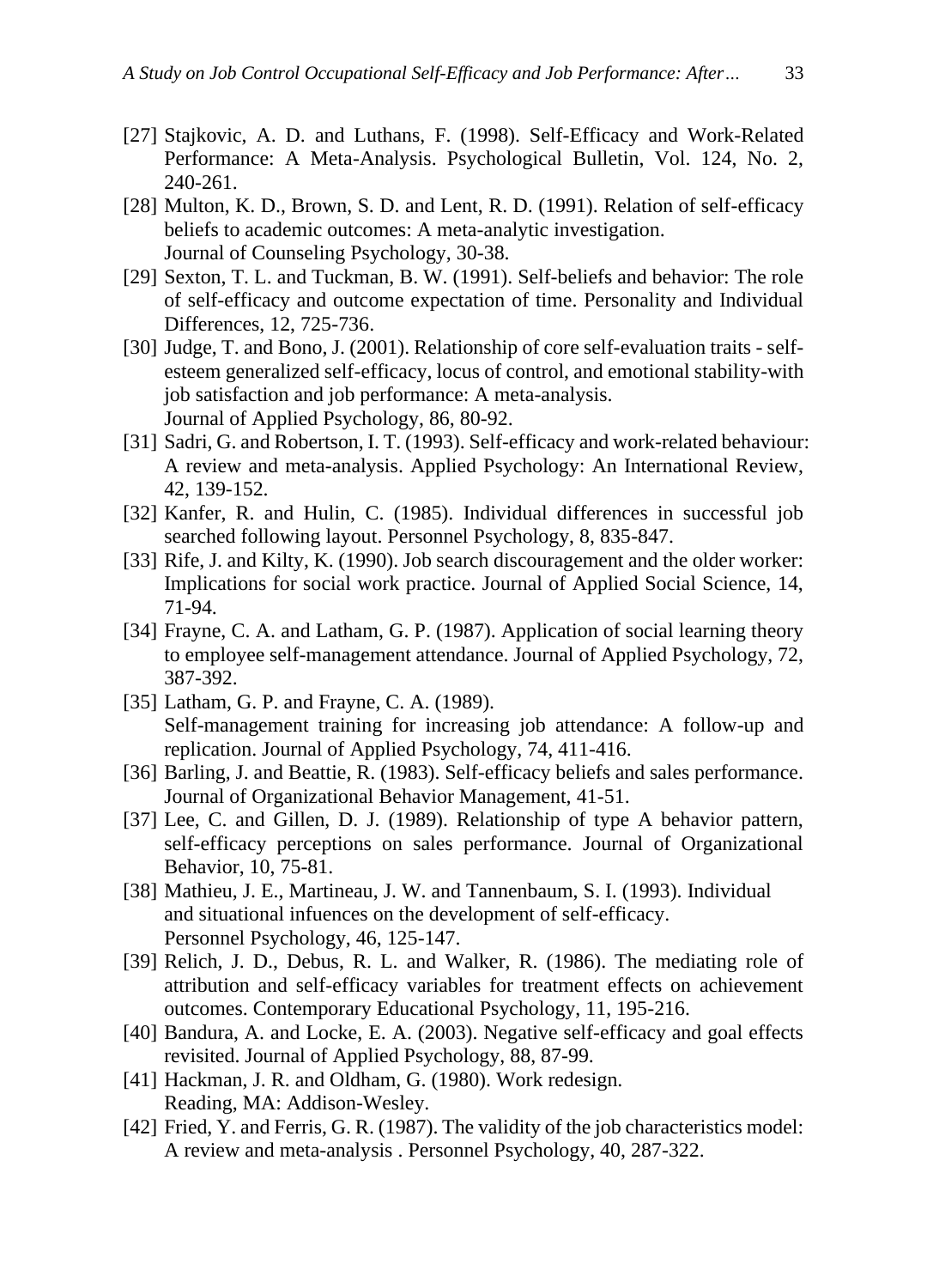- [43] Morgeson, F. P. and Campion, M. A. (2003). Work design. Handbook of psychology: Industrial and organizational psychology, Vol. 10, 423-452.
- [44] Gellatly, I. R. and Irving, P. G. (2001). Personality, Autonomy and Contextual Performance for Managers. Human Performance, Vol.43, No.3, 231-245.
- [45] George, J. M. and Jones, G. R. (1997). Organizational spontaneity in context. Human Performance, 10, 153-170.
- [46] Morrison, E. W. (1994). Role definitions and organizational citizenship behavior: The importance of the employee's perspective. Academy of Management Journal, 37, 1543-1567.
- [47] Dodd, N. G. and Ganster, G. C. (1996). The interactive effects of variety, autonomy, and feedback on attitudes and performance. Journal of Organizational Behavior, 17, 329-347.
- [48] Eisenberger, R., Rhoades, L. and Cameron, J. (1999). Does pay for performance increase or decrease perceived self-determination and intrinsic motivation? Journal of Personality and Social Psychology, 77(5), 1026-1040.
- [49] Tyagi, P. K. (1985). Relative importance of key job dimensions and leadership behaviors in motivating salesperson work performance. Journal of Marketing, 49(3), 76-86.
- [50] Barrick, M. R. and Mount, M. K. (1993). Autonomy as a moderator of the relationships between the Big Five personality dimensions and job performance. Journal of Applied Psychology, 78(1), 111-118.
- [51] Fried, Y., Hollenbeck, J. R., Slowik, L. H., Tiegs, R. B. and Ben-David, H. A. (1999).

Changes in job decision latitude: The influence of personality and interpersonal satisfaction. Journal of Vocational Behavior, 54(2) , 233-243.

- [52] Troyer, L., Mueller, C. W. and Osinsky, P. I. (2000). Who's the boss? A role-theoretic analysis of customer work. Work and Occupations, 27(3), 406-427.
- [53] Claessens, B. J., Eerde, W. V., Rutte, C. G. and Roe, R. A. (2004). Planning behavior and perceived control of time at work. Journal of Organizational Behavior 25(8), 937-950.
- [54] Speier, C. and Frese, M. (1997). Generalized Self-Efficacy As a Mediator and Moderator Between Control and Complexity at Work and Personal Initiative: A Longitudinal Field Study in East Germany. Human Performance 10(2), 171- 192.
- [55] Prussia, G. E., Anderson, J. S. and Manz, C. C. (1998). Self-leadership and performance outcomes: The mediating influence of self-efficacy. Journal of Organizational Behavior, 19, 523-538.
- [56] Saragih, S. (2011). The Effects of Job Autonomy on Work Outcomes: Self Efficacy as an Intervening Variable. International Research Journal of Business Studies V.4, No.3, 203-215.